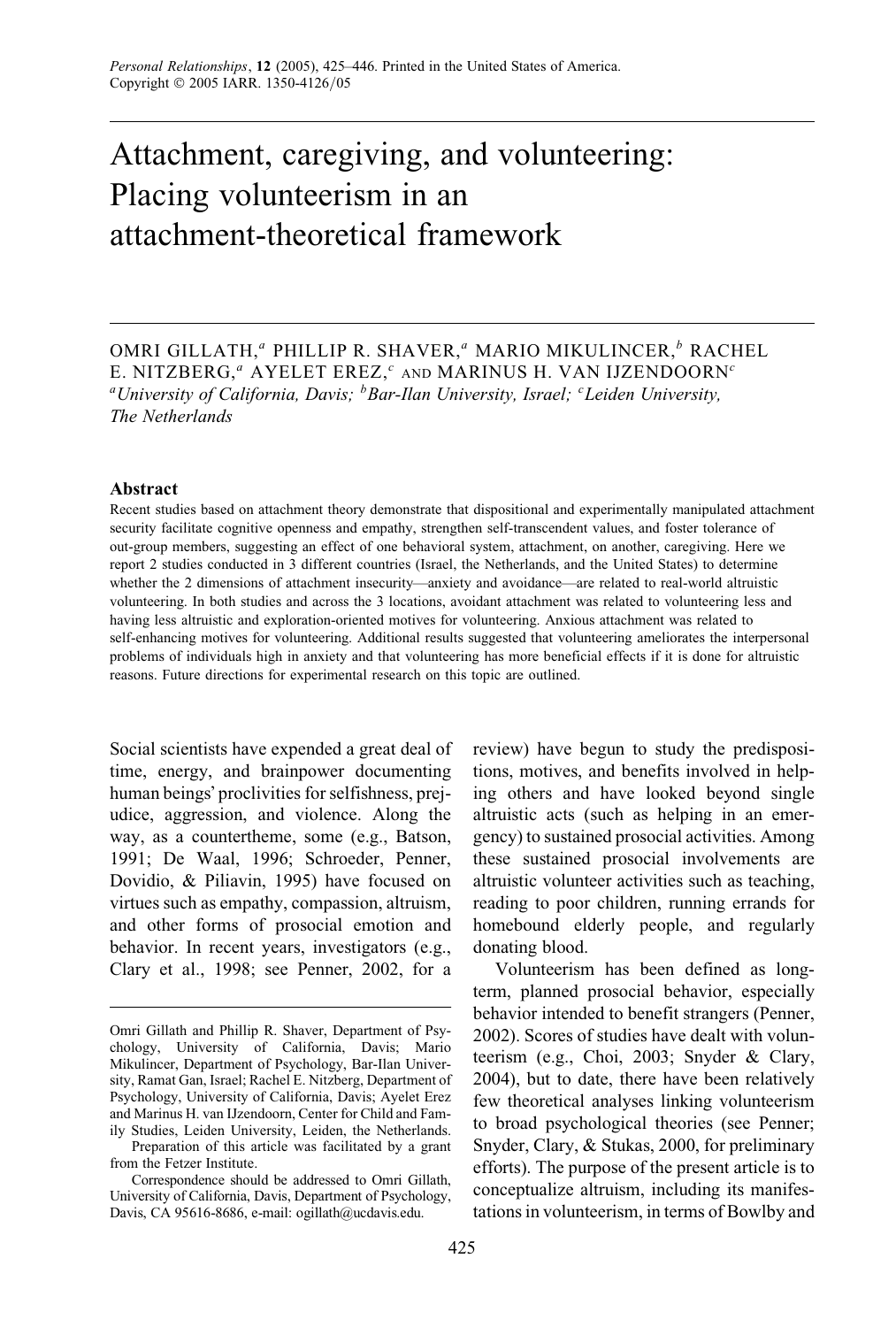Ainsworth's attachment theory (Ainsworth, Blehar, Waters, & Wall, 1978; Bowlby, 1969/ 1982), and in so doing to uncover some of the psychological mechanisms underlying helping behavior and other forms of prosocial and virtuous behavior (McCullough & Snyder, 2000).

## Attachment theory and research

According to attachment theory (e.g., Bowlby, 1969/1982), human beings are innately equipped with attachment and caregiving behavioral systems, among other important behavioral systems (e.g., exploration, sexual mating) because, during evolution, becoming emotionally attached to caregivers (e.g., parents) and providing care for dependent or injured individuals (e.g., infants, injured family members) enhanced inclusive fitness. As Bowlby used the term, a behavioral system is a speciesuniversal, innate neural program that organizes an individual's behavior in ways that serve an important survival or reproductive function (Belsky, 1999). Each behavioral system governs the choice, activation, and termination of particular kinds of behavioral sequences. According to Bowlby, the function of the attachment behavioral system is to protect a person from danger by assuring that he or she maintains proximity to caring and supportive others (attachment figures). The function of the caregiving system is to respond to requests for help and provide protection, support, and relief in times of adversity. Its operation is most evident in the emotional and behavioral reactions of parents to their young offsprings signals of need or distress, but it is also considered to be the locus and foundation of empathy and compassion in all situations where one person reacts to another person's pain, need, or distress.

The attachment system is especially apparent during the first years of life, but it continues to be important across the life span. Its parameters are gradually shaped and altered by social experiences with attachment figures, resulting eventually in fairly stable individual differences in mental representations of past attachment experiences and in a concomitant attachment style—a systematic pattern of relational expectations, emotions, and behaviors

that results from a particular attachment history (Fraley & Shaver, 2000). Research, beginning with Ainsworth et al. (1978) and continuing through recent studies by social and personality psychologists (reviewed by Mikulincer & Shaver, 2003), indicates that individual differences in attachment style can be measured along two orthogonal dimensions, attachment-related anxiety and avoidance (Brennan, Clark,  $&$  Shaver, 1998). A person's position on the anxiety (or anxious attachment) dimension indicates the degree to which he or she worries that a partner will not be available and responsive in times of need. A person's position on the avoidance dimension indicates the extent to which he or she distrusts relationship partners' goodwill and strives to maintain behavioral independence and emotional distance from partners. People who score low on these two dimensions are said to be secure or to have a secure attachment style.

## Attachment and caregiving

Since the mid-1980s, scores of studies have shown that a person's attachment style, assessed with fairly simple, two-dimensional self-report measures, is a powerful predictor of various psychological phenomena including self- and social schemas, self-regulation of stress and emotion, the quality of relationships with romantic or marital partners, sexual motivation, and reactions to relationship breakup or loss (Mikulincer & Shaver, 2003). Attachment security (i.e., relatively low scores on the avoidance and anxiety dimensions) is related to positive conceptions of self and others, curiosity and interest in exploration, cognitive openness and flexibility, mental health, and relationship satisfaction (see Mikulincer & Shaver, 2003, for a review). Of special interest here, security has also been associated with empathy, in children as young as 2 or 3 years of age (Kestenbaum, Farber, & Sroufe, 1989; van der Mark, van IJzendoorn, & Bakermans-Kranenburg, 2002) and in adults (Mikulincer et al., 2001). It has also been associated with sensitive and responsive caregiving toward romantic or marital partners (e.g., B. C. Feeney & Collins, 2001) and greater tolerance of outgroup members (Mikulincer & Shaver, 2001).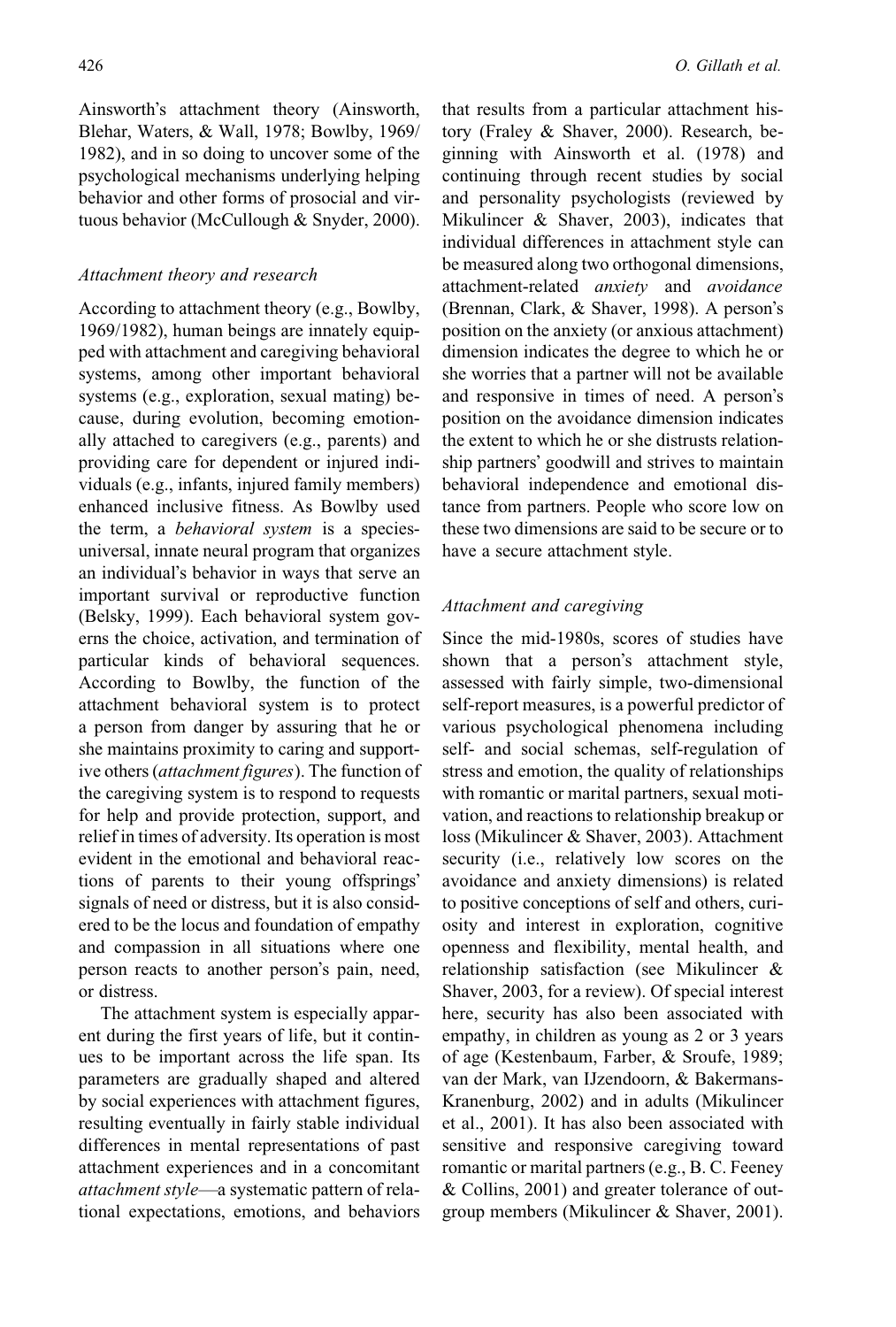Attachment researchers view the association between attachment security and responsive caregiving as an example of the effects of one behavioral system, attachment, on another, caregiving (George & Solomon, 1999). This kind of effect was demonstrated first not with respect to caregiving but with respect to another behavioral system, exploration. Ainsworth et al. (1978) showed that a child's exploration system is inhibited or distorted by the need for attachment security in strange or threatening situations. Secure children know that if they encounter difficulties, their security-providing attachment figure will be available to help. Over time, this sense of security supports exploration even when an attachment figure is not immediately available. (See Mikulincer & Shaver, 2004, for an extension to adults of this notion of internalized resources related to attachment security.) Anxious children are so preoccupied with parental availability and responsiveness that they explore less confidently and coherently. Avoidant children use exploration as a distraction from anxiety, and hence play in a rather obsessive, uncreative way (Ainsworth et al.).

We (Gillath, Shaver, & Mikulincer, 2005) and others (e.g., B. C. Feeney & Collins, 2001) have argued that the natural tendency to provide care to dependent or needy others can also be suppressed or overridden by attachment insecurity (Kunce & Shaver, 1994). Under conditions of threat, adults often think of turning to others for support and comfort rather than thinking first of providing care to others. At such times, they are likely to be so focused on their own vulnerability that they lack the mental resources necessary to attend compassionately to other people's need for help. Only when relief is attained and a sense of attachment security is restored can a person easily direct attention and energy to other behavioral systems. Only a relatively secure person can easily perceive others not only as sources of security and support but also as human beings who themselves need and deserve support. An insecure person may have difficulty finding the mental resources necessary to provide sensitive and effective care to others.

From the perspective of attachment theory (as well as that of Batson, 1991, who con-

ducted pioneering research on empathy and altruism), the caregiving system is inherently altruistic (van der Mark et al., 2002). It was presumably selected over the course of human evolution because it contributed to the alleviation of others' distress and thereby contributed to their survival and reproductive success, although originally these ''others'' would have been mainly children, siblings, and tribe members with whom a person shared genes (Hamilton, 1964). Just as attachment-related motives, once they became a universal part of the human psychological repertoire, could affect a broad variety of social processes (as reviewed by Mikulincer & Shaver, 2003), caregiving motives can also be extended to anyone who is suffering or in need, either by natural generalization or deliberate ethical training (e.g., Hopkins, 2001). From this theoretical perspective, it is as reasonable to wonder what interferes with the innate tendency to provide care to someone who expresses need as it is to ask what special interventions are necessary to encourage empathy and altruism. Attachment theory suggests that attachment-related insecurities impede altruism, whereas attachment security makes empathy and altruism more likely.

Recently, researchers have begun to examine associations between the attachment and caregiving systems and the combined effects of these systems on prosocial feelings and behaviors. For example, Mikulincer and Shaver (2001) showed that subliminal or supraliminal enhancement of people's sense of security increased their willingness to interact with threatening out-group members, and that higher scores on the attachment anxiety dimension were negatively associated with this willingness. Mikulincer et al. (2001) and Mikulincer, Shaver, Gillath, Nitzberg (in press) found that contextual heightening of the sense of attachment security increased compassionate responses to others' suffering. The findings also revealed that higher scores on attachment avoidance were negatively associated with empathic reactions to others' suffering, including being willing to help a distressed person. Higher scores on the anxiety dimension were associated with personal distress in response to another's suffering but not with actual helping.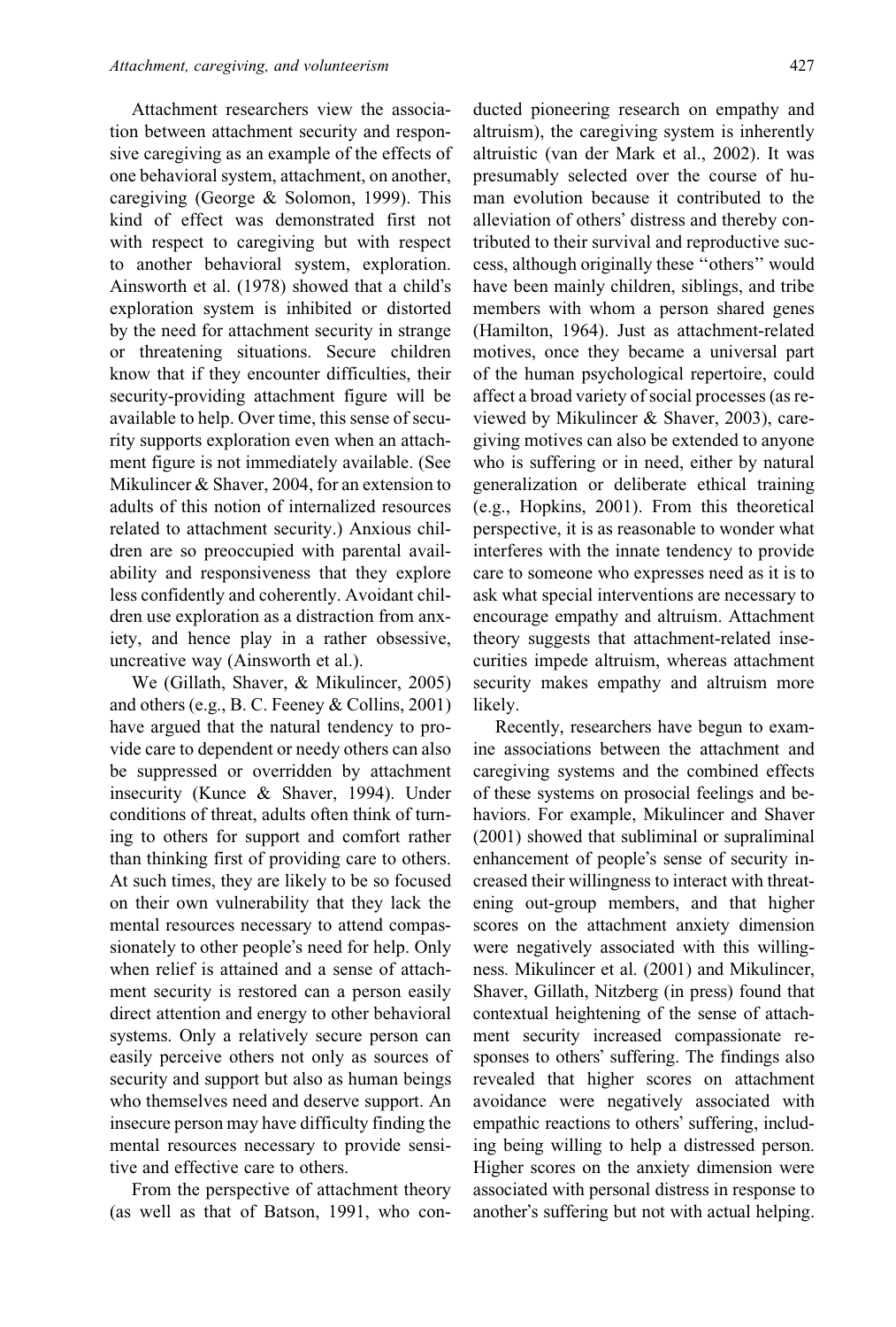Anxiety appears to encourage self-preoccupation and a form of distress that, while aroused partly by empathy, fails to facilitate caregiving. In effect, people who score high on the attachment anxiety dimension are quick to occupy the role of needy person themselves, thereby disrupting effective compassion for others. In other recent studies (Mikulincer et al., 2003), experimentally engendered security increased the endorsement of two ''self-transcendence values'' (Schwartz, 1992), benevolence and universalism, which encourage caregiving. In these studies, higher scores on the avoidance dimension were negatively associated with endorsement of these values.

In studies conducted outside our research group, attachment insecurities have also been negatively related to the propensity for caregiving. For example, individuals who score high on anxiety or avoidance are less sensitive to their romantic partners' needs, report less cooperative caregiving, and spontaneously offer less comfort and reassurance to their distressed romantic partners (e.g., J. A. Feeney, 1996; B. C. Feeney & Collins, 2001; J. A. Feeney & Hohaus, 2001; Simpson, Rholes, & Nelligan, 1992). Priel, Mitrany, and Shahar (1998) found that high school students who are high on anxiety or avoidance were perceived by peers as less supportive than their secure classmates. In addition, insecurely attached students were less likely than secure students to engage in reciprocally supportive relationships. Soerensen, Webster, and Roggman (2002) found that lower scores on the anxiety and avoidance dimensions predicted a person's planning to care for older relatives, suggesting that secure adults are care oriented even before care is explicitly called for.

### Volunteerism

Although the findings discussed so far consistently reveal an association between attachment security and compassionate reactions to others' needs, researchers have not examined the kinds of real-world caring for strangers that might also engage the caregiving behavioral system. Moreover, researchers who study volunteerism and some of the personality characteristics related to it (e.g., Penner, 2002) have not focused on attachment style. There is, however, a substantial body of work (e.g., Clary et al., 1998; Omoto & Snyder, 1995; Penner & Finkelstein, 1998) suggesting that personal motives play an important role in volunteerism. In a longitudinal study, for example, Penner and Finkelstein measured the motives of people who volunteered to help AIDS victims over an extended period of time. They found that motives associated with having and expressing altruistic values correlated significantly with both the number of AIDS-related activities a person was involved in and the amount of time he or she devoted to such activities. Clary and Orenstein (1991) and Davis, Hall, and Meyer (2003) obtained similar results in studies of other kinds of volunteer activities.

In the studies reported in the present article, we assessed two aspects of volunteering, the range of activities engaged in and the time devoted to them, and six motives for volunteering (Clary et al., 1998), including four that might be considered self-serving (selfprotection, self-enhancement, social approval, and career promotion), one that is altruistic (genuine concern for others), and one that is conceptually related to what Bowlby (1969/ 1982) called the exploration system (learning new things about oneself and the world). Since previous research suggests that anxiously attached individuals are especially preoccupied with their own worries about and wishes for security and that avoidant individuals are less empathic and less cognitively open (and in that sense, less exploration oriented), the range of motives covered by the Clary et al. (1998) scales provided a good opportunity to see whether and how much these two major attachment dimensions are associated with different motives for volunteering.

The distinction between volunteering for self-serving versus altruistic reasons is conceptually related to Batson's (1991) distinction between personal distress and empathy. Personal distress can promote helping for selfcentered reasons (e.g., to repair one's own mood, to boost one's self-esteem). Mikulincer et al. (2001) found that this self-serving orientation was related to high scores on the attachment anxiety dimension. Empathy moves a person beyond selfish motives to the wish to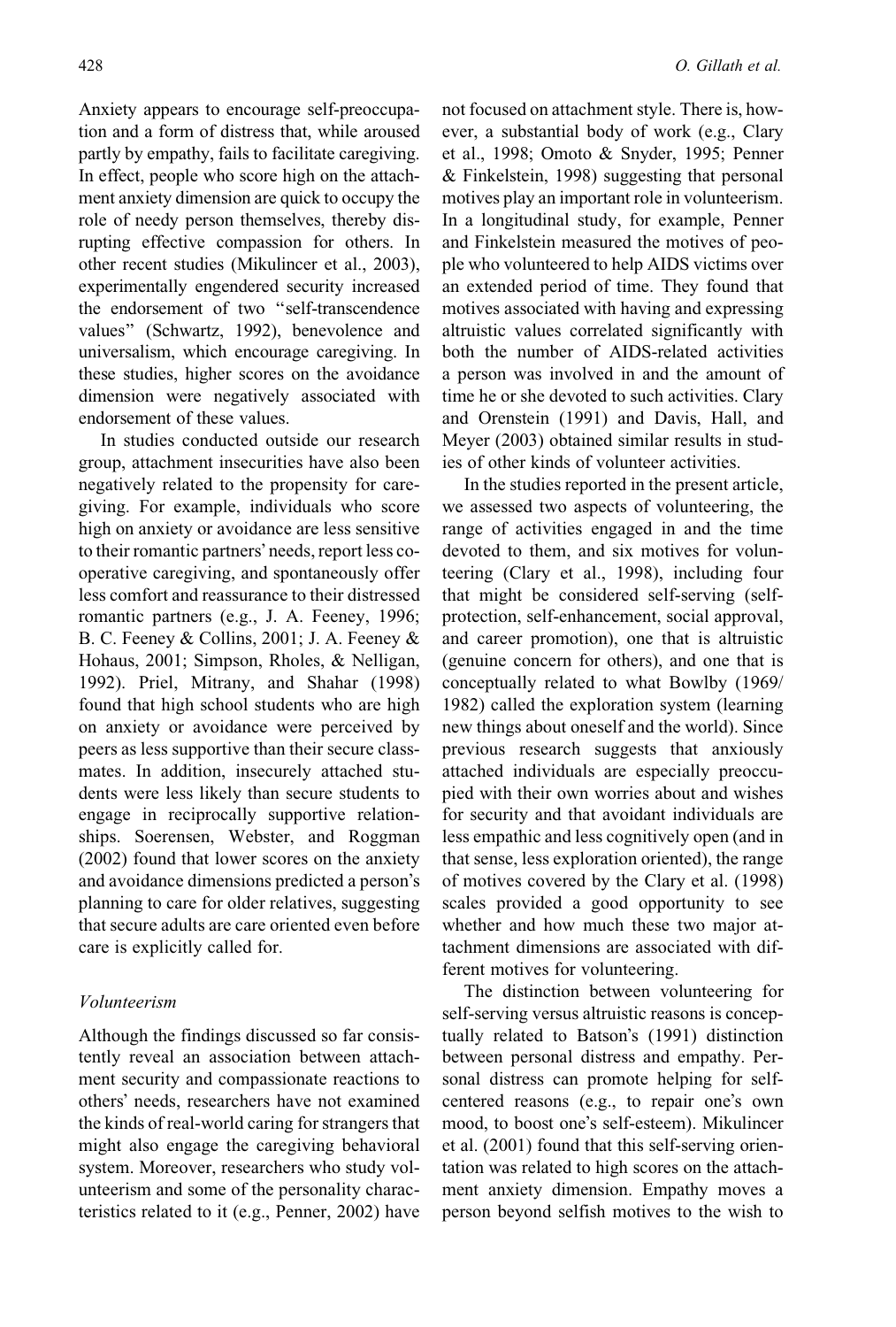meet the needs of another person. Mikulincer et al. (2001, 2003) found that this altruistic orientation was inversely related to the avoidance dimension.

#### Hypotheses

Based on this line of reasoning, we hypothesized that individual differences in attachment anxiety and avoidance would help to explain involvement or lack of involvement in volunteer activities and the motives for volunteering. Specifically, attachment avoidance, which has already been associated with lack of empathic, helping responses to people in distress, low scores on measures of self-transcendent values, and cognitive closure rather than openness (see Mikulincer & Shaver, 2003, for a review), was expected to be associated with lower involvement in volunteering and less altruistic and exploration-oriented reasons for volunteering. Attachment anxiety, which has already been associated with personal distress while witnessing others' distress, self-related worries, and excessive reassurance seeking (see Mikulincer & Shaver, 2003, for a review), would also be associated with more selfsoothing or self-enhancing reasons for volunteering. That is, we predicted that anxiously attached individuals would be likely to engage in volunteer activities so as to be socially accepted and appreciated or to feel better about themselves. Because people who are high in anxiety might be more willing than less anxious people to volunteer for these kinds of reasons, but might be less willing to volunteer for altruistic reasons, we made no predictions about the amount of volunteering people high in anxiety would engage in overall.

Another issue examined in a preliminary way in the present article is the possibility that engaging in caregiving activities can prove a person's sense of social well-being. In attachment-theoretical terms, this possibility is interpreted as a positive effect of the caregiving system on the attachment system. A person who has negative models of self and others mental representations associated with attachment insecurity (Bartholomew & Horowitz, 1991)—can, through helping others, feel more positive about himself or herself and about the

value and deservingness of others. Although, as explained above, insecure attachment generally militates against caregiving, if caregiving is nevertheless undertaken, it may have positive effects on the caregiver, including an improvement in the caregiver's social well-being.

Compatible with these ideas, research has shown that volunteering can benefit the help provider as well as the help receiver (e.g., Musick, Herzog, & House, 1999; Oman, Thoresen, & McMahon, 1999). Benefits of helping include better mental and physical health, greater life satisfaction, larger social networks, and a further expansion of altruistic behavior (e.g., Armstrong, Korba, & Emard, 1995; Morrow-Howell, Hinterlong, Rozario, & Tang, 2003; Oman et al., 1999). Based on such findings and the possibility that positive caregiving might feed back favorably on the attachment system, just as the attachment system can promote caregiving, we predicted that volunteering would result in lower levels of interpersonal problems, especially for anxiously attached individuals who tend to seek social acceptance and appreciation. It seemed likely that, just as we expected individuals high in anxiety to be motivated partly by personal distress rather than other-focused altruism, they would also benefit from taking part in volunteer activities, which might increase their sense of being worthy, efficacious, and appreciated, hence they would be less lonely and less troubled by interpersonal problems. This beneficial effect of volunteerism was expected to be less notable among highly avoidant persons because they are not particularly concerned with social acceptance and generally try to maintain a positive self-view without engaging in satisfying interactions with needy others (Mikulincer & Shaver, 2003).

To summarize, in the two studies reported here, we expected attachment anxiety to be associated with self-comforting or securityenhancing motives for volunteering, such as volunteering in order to feel included in a group, have higher self-esteem, and feel less troubled by interpersonal problems. We expected attachment avoidance to be related to lower involvement in volunteer activities and less generous and exploration-oriented motives for volunteering. We also expected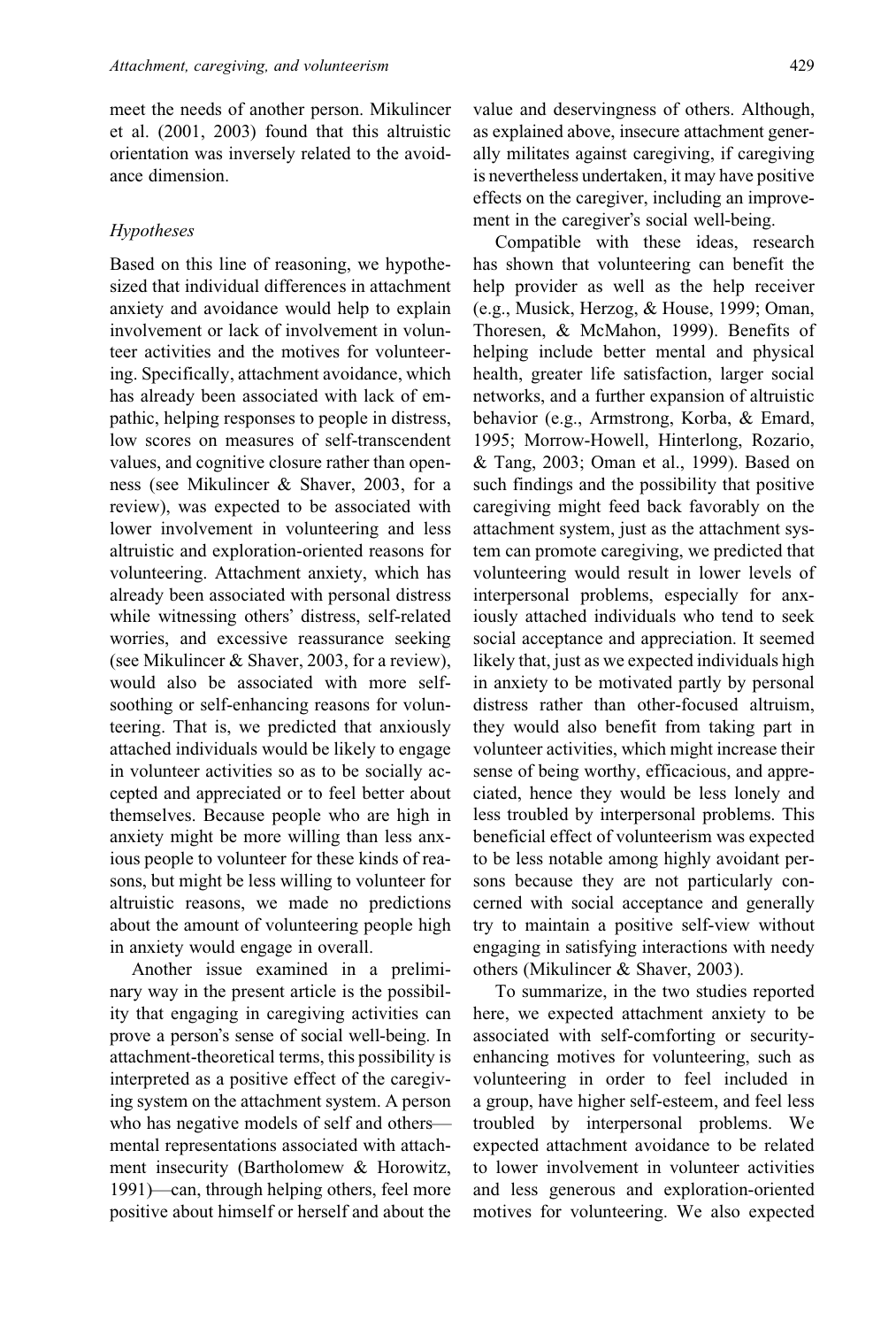engagement in volunteer activities to be associated with lower scores on measures of interpersonal problems (e.g., loneliness, hostility, and lack of assertiveness), especially among individuals high in anxiety, as a function of volunteering.

Finally, we were interested in determining whether the predicted findings would generalize across differences in societal and cultural norms. Attachment theory was intended to be a general theory, heavily rooted in conceptual and empirical literatures on primate ethology. There is nothing in the theory that leads to the prediction of cultural differences, and at least in the case of infant-to-parent attachments, research has turned up much more support for cross-cultural universality than for cultural differences (van IJzendoorn & Sagi, 1999). Nevertheless, there are a few published studies suggesting cross-cultural differences in either caregiving behavior or links between caregiver sensitivity and attachment style (Carlson & Harwood, 2003; Rothbaum, Weisz, Pott, Miyake, & Morelli, 2000), so it seemed important to consider the cross-national generalizability of our own findings. We decided to conduct the studies reported here in our three countries: Israel, the Netherlands, and the United States. Although these are all modern, ''western'' societies, selected mainly on the basis of familiarity and convenience, they do differ in numerous ways (e.g., size, religiosity, threat of military violence, political values) while offering a similar range of volunteer activities for college-aged individuals, allowing us to use the same volunteerism measures in all three countries. If the findings are similar across these three societies, the relations between attachment dimensions and volunteerism variables are at least not unique to a single location. Further research is still necessary to see whether the findings generalize beyond these three societies.

# Study 1

In Study 1, we examined the association between attachment dimensions and various aspects of volunteerism in three different countries: Israel, the Netherlands, and the United States. The main purpose of Study 1

was to determine whether or not volunteering, viewed as a form of caregiving, is related to the two dimensions of attachment style, anxiety and avoidance.

# Method

#### **Participants**

Study 1 included three samples: (a) an American group consisting of 129 undergraduates at the University of California, Davis (66 women and 63 men, ranging in age from 19 to 29 years,  $Mdn = 21$ ), (b) a Dutch sample of 141 undergraduates from Leiden University (100 women and 41 men, ranging in age from 19 to 34 years,  $Mdn = 22$ ), and (c) an Israeli sample of 104 undergraduates from Bar-Ilan University (55 women and 49 men, ranging in age from 19 to 35 years,  $Mdn = 23$ ). In neither this study nor Study 2 were there any significant gender differences on any of the measured variables or any significant interactions involving gender. Therefore, the results from both studies are presented without regard to gender.

The American sample consisted of 115 single and 14 married individuals; the Dutch sample, 130 single and 11 married individuals; and the Israeli sample, 91 single and 13 married individuals. The three samples were roughly equal in terms of father and mother's education levels. The samples differed somewhat in age, with the Israeli sample being the oldest, perhaps mainly because most undergraduates in Israel begin their university studies only after completing compulsory military service (women at the age of 20 years, men at the age of 21 years).

#### Materials and procedure

Participants in all three samples received the same battery of questionnaires (each sample in its own language, English, Dutch, or Hebrew). Considerable care was taken in translating and back-translating each version of the questionnaire until all three versions seemed maximally similar. The questionnaire battery included scales assessing the attachment dimensions, volunteerism, and reasons for volunteering. Participants completed the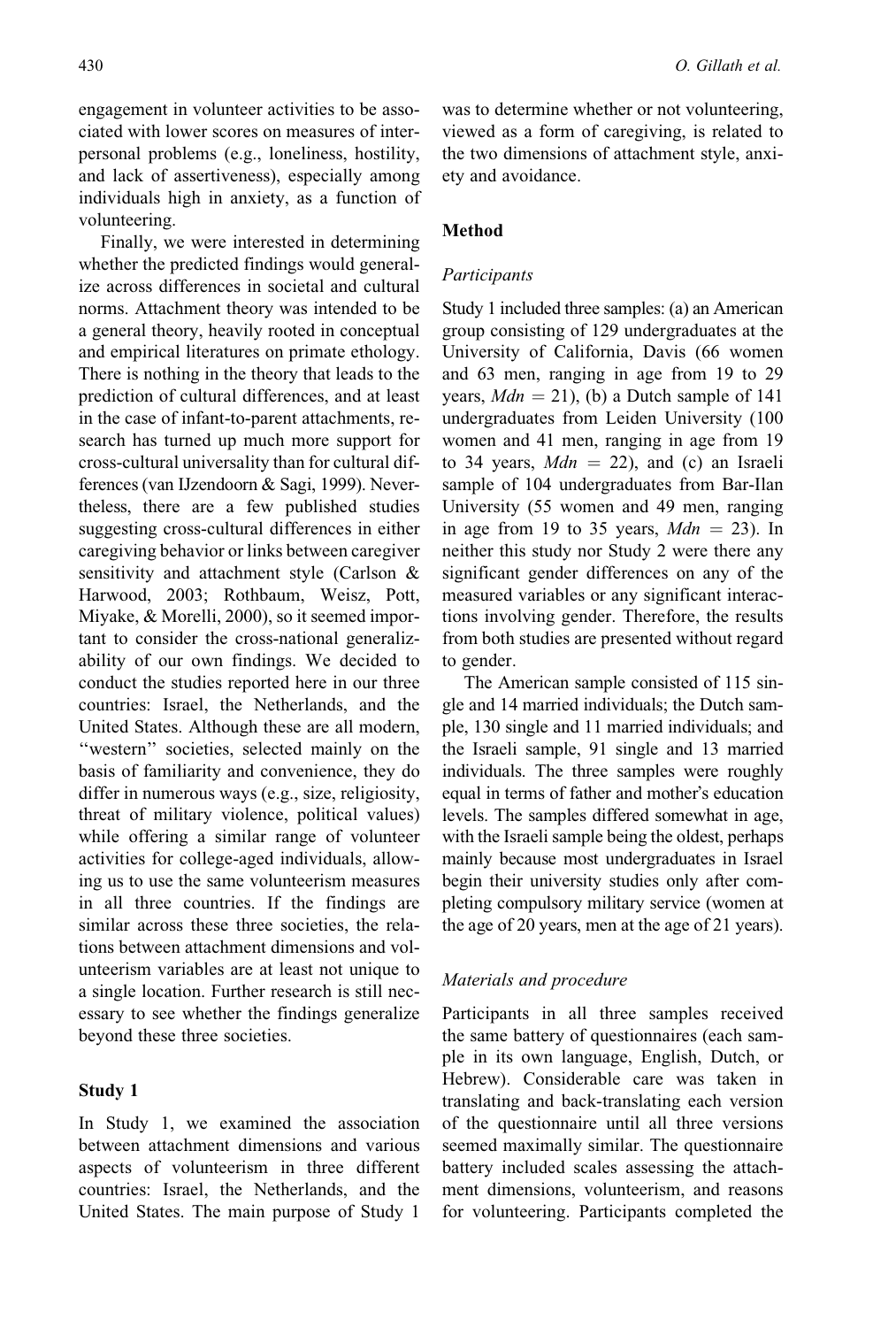battery in small groups of 5–15 participants. The order of the questionnaires was randomized across participants.

Attachment orientation was assessed with the Experiences in Close Relationships Scale (ECR; Brennan et al., 1998), a 36-item self-report instrument designed to measure attachment-related anxiety and avoidance. Participants were asked to think about their close relationships, without focusing on a specific partner, and rate the extent to which each item accurately described their feelings in close relationships, using a 7-point scale ranging from *not at all*  $(1)$  to very *much*  $(7)$ . Eighteen items tapped attachment anxiety (e.g., ''I worry about being abandoned,'' ''I worry a lot about my relationships''), and 18 items tapped avoidance (e.g., ''I prefer not to show a partner how I feel deep down,'' ''I get uncomfortable when a romantic partner wants to be very close''). The reliability and construct validity of the two subscales have been demonstrated in a wide variety of samples and in different languages (e.g., Brennan et al.; Mikulincer & Florian, 2000).

In our samples, Cronbach's alphas were acceptable for the 18 anxiety items (.92 for the American sample, .89 for the Dutch sample, and .87 for the Israeli sample) and the 18 avoidance items (.94 for the American sample, .90 for the Dutch sample, and .92 for the Israeli sample). Two scores were computed by averaging items on each subscale after appropriately reverse scoring some of the items. The anxiety and avoidance scores were not significantly associated in any of the three samples (rs ranged from .06 to .11), supporting Brennan et al.'s (1998) and Bartholomew and Horowitz's (1991) claims about the orthogonality of the anxiety and avoidance dimensions.

Volunteerism was assessed with a 26-item scale, constructed especially for this project, listing different volunteer activities (e.g., teaching, reading, counseling troubled people, providing health care to the sick) and tapping the number of activities a participant volunteered for and the time he or she devoted to each of them. Each item named a particular volunteer activity, and participants were asked to indicate whether or not they had engaged in it during the past year, and if so, how much time they had devoted to it. The time assessments were made on a 7-point scale ranging from once a year  $(1)$  to almost every day  $(7)$ . For each participant, we computed two total scores: (a) number of volunteer activities—the number of activities a participant marked in the list and (b) time devoted to volunteer activities—the averaged time assessments across all the activities a participant marked. (The scale and some descriptive information for the three samples are shown in the Appendix.)<sup>1</sup>

Scale development consisted of the following steps. In the first step, 30 American and 30 Israeli undergraduates were asked to list and describe any philanthropic volunteer activities in which they had engaged during the past few years. They were asked to list as many activities as they actually engaged in, without regard to the time devoted to each one. These descriptions were content analyzed and used to compile a list of 98 nonredundant activities reported by more than 5% of the participants in each sample. This list did not constitute a comprehensive list of all possible volunteer activities, but it did include the most common ones reported by American and Israeli undergraduates.

In the next step of measure development, two judges (one American and one Israeli psychology graduate student) independently divided the list into nine categories (community activities, pro bono professional work, activities in hospitals, shelters, religious organizations, counseling centers, nonprofit organizations, government, and educational settings). The judges agreed on more than 95% of the cases, reflecting high interjudge reliability. They then chose from each category the three items that were most frequently reported in both the American and Israeli samples. Only in one category was it impossible to find three items that were frequently reported in the two

<sup>1.</sup> Across the two studies and three samples within each study, only 21 participants (3.1%) failed to mark any of the 26 volunteer activities—that is, either had not volunteered at all in the previous year or simply skipped that part of the questionnaire (4 participants from the American samples, 10 from the Dutch samples, and 7 from the Israeli samples). Excluding these participants from the statistical analyses did not notably change the results, so we left them in.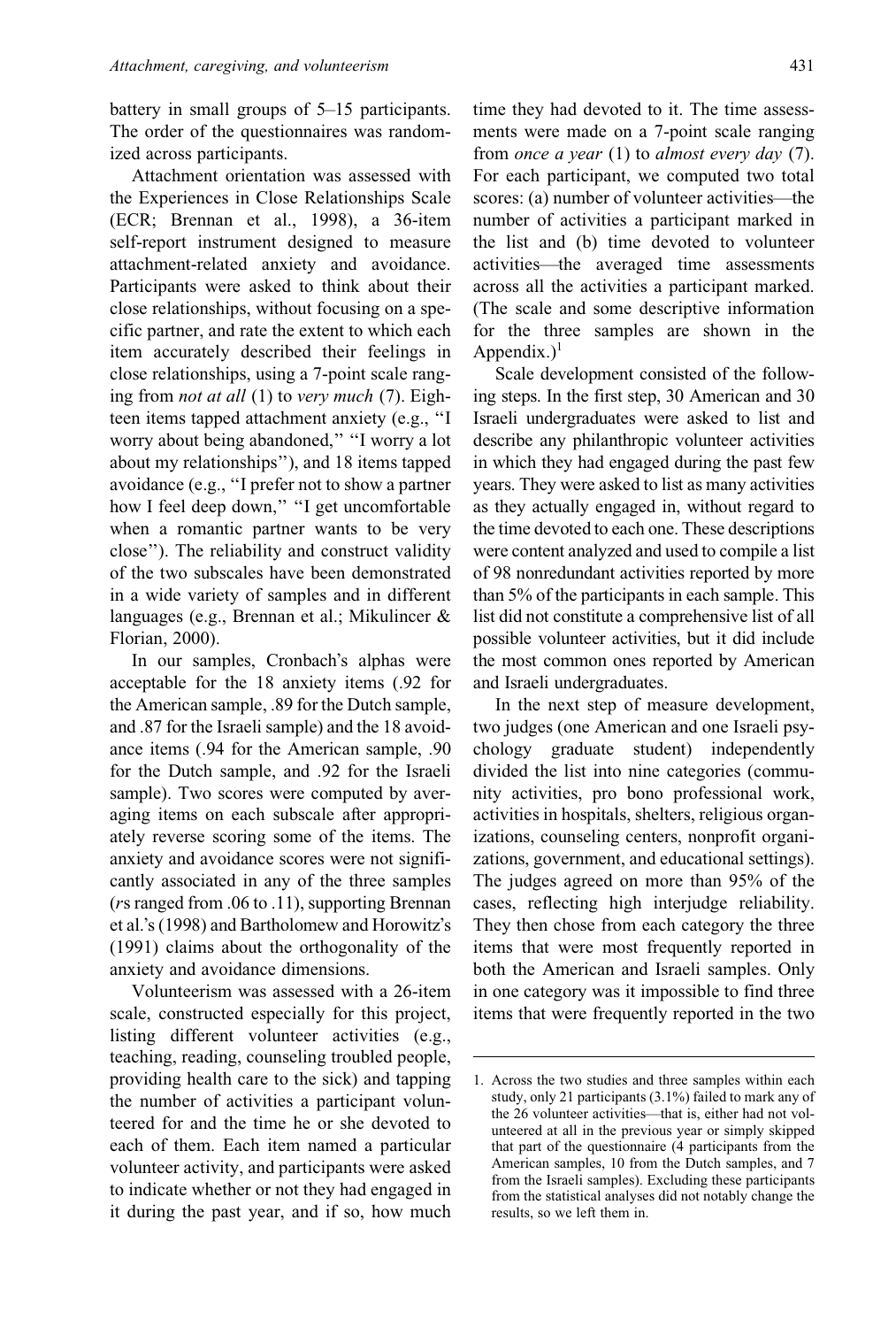samples. As a result, this category included only two items, yielding a final list of volunteer activities that included 26 items. Later, the list was translated into Dutch, and 20 Dutch undergraduates were asked about the extent to which the listed activities were representative of the activities that Dutch undergraduates tend to volunteer for. All 26 items were considered highly representative of undergraduates' volunteer activities, so the same items were used in all three countries.

To assess motives for volunteering, participants completed the Volunteer Functions Inventory (VFI; Clary et al., 1998), which consists of 30 items tapping six major motives or reasons for volunteering (five items per motive). One scale taps altruistic reasons: Values—expressing values related to altruistic and humanitarian concern for others (e.g., ''I feel compassion toward people in need,'' ''I am genuinely concerned about the particular group I am serving''). Another scale taps explorationrelated reasons for volunteering (e.g., gaining new learning experiences and exercising one's skills and abilities) and is called Understanding. Sample items include: ''Volunteering lets me learn things through direct, hands-on experience'' and ''Volunteering allows me to gain a new perspective on things.'' The other four scales assess what we consider to be more self-soothing or self-serving motives for volunteering: Career—enhancing one's own career opportunities (e.g., ''I can make new contacts that might help my business or career,'' ''Volunteering can help me to get my foot in the door at a place where I would like to work''); Self-Enhancement (which Clary et al., 1998, called "Enhancement")—enhancing one's own self-esteem (e.g., ''Volunteering makes me feel important,'' ''Volunteering makes me feel better about myself"); Social—conforming to social norms and fitting in with friends (e.g., ''People I'm close to want me to volunteer"); and Self-Protection (which Clary et al., 1998, called ''Protective'')—escaping from negative feelings (e.g., ''Volunteering is a good escape from my own troubles''). Participants were asked to think about all of their volunteer activities, if they engaged in more than one, and then to read each VFI item and rate how important this reason for volunteering generally was to them. Ratings were made on a 7-point scale ranging from not at all an important/accurate reason (1) to a very important/accurate reason (7).

Previous studies (e.g., Allison, Okun, & Dutridge, 2002; Clary et al., 1998) have shown that the VFI is reliable and have corroborated its six-factor structure. In our Study 1 samples, Cronbach's alphas for the six VFI scales were adequately high (ranging from .82 to .89 in the American sample, .76 to .83 in the Dutch sample, and .83 to .91 in the Israeli sample). We therefore computed six scores for each participant by averaging items on each of the six motive scales. Higher scores indicate greater importance or accuracy in accounting for a person's volunteer activity. Across the three samples, there were significant correlations among the VFI scales, with those between Values and Understanding ranging from .57 to .63, and all of the others ranging from .26 to .48. Since none of the correlations approached the alpha values of the scales, we analyzed the scales separately rather than combining them.

Interestingly, no significant association was found between the six VFI scores and the two total volunteerism scores (number of volunteer activities and time devoted to volunteer activities) in any of the three samples. This finding implies that variations in motives for volunteering are not a reflection of a person's engagement in volunteer activities and that, at least in our samples, these two kinds of variables are not confounded. At a conceptual level, it seems that engagement in volunteer activities is not due to a single altruistic or self-serving motive but can occur for a variety of reasons.

# Results and Discussion

#### Preliminary analyses

Before examining the contribution of attachment dimensions to volunteerism in each of the three samples, we examined differences between the samples. A multivariate analysis of variance (MANOVA) revealed a significant difference between the three samples,  $F(20, 10)$ 558) = 6.41,  $p < .01$ , across the set of variables under study. Univariate analyses of variance (ANOVAs) revealed significant differences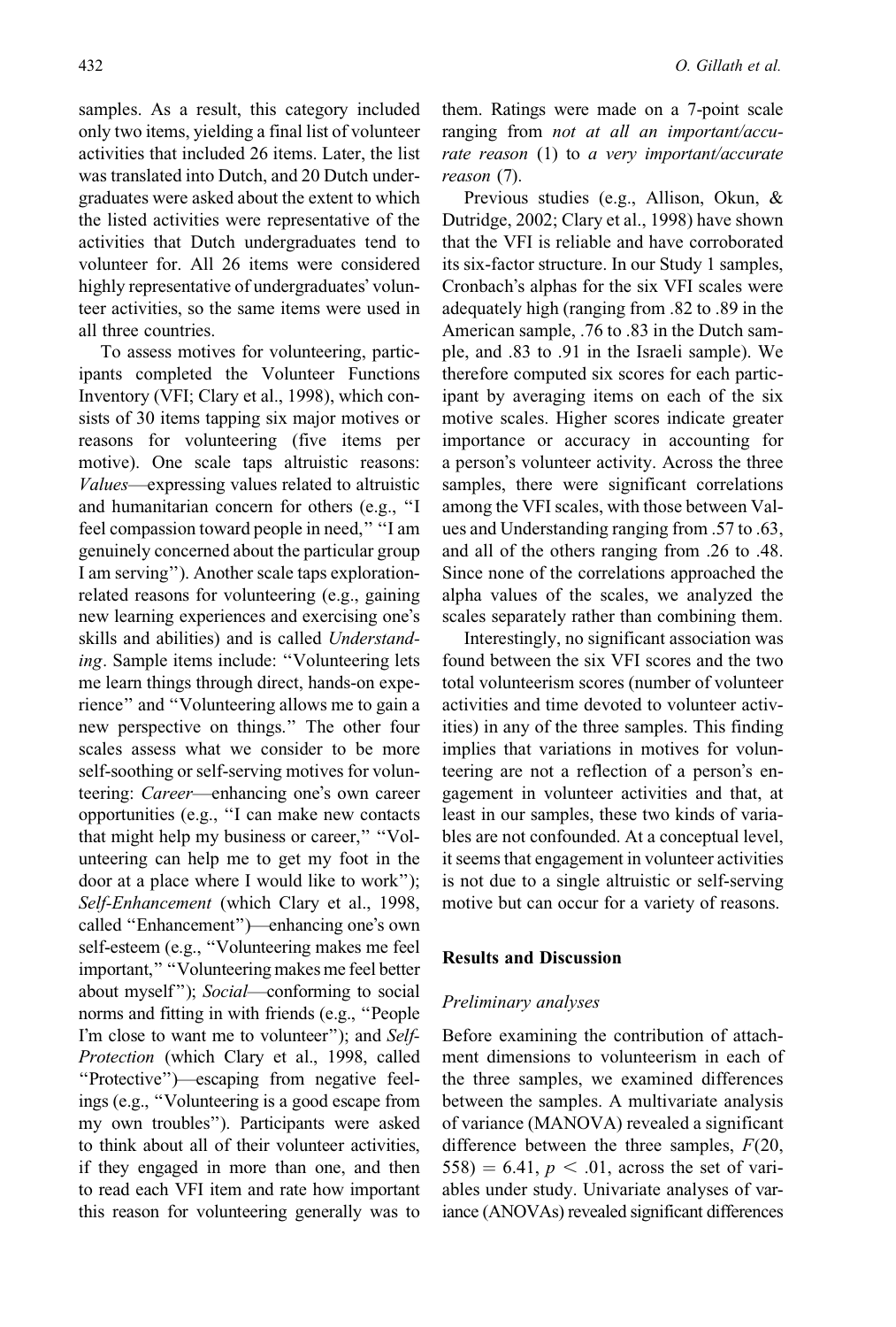only in the number of volunteer activities,  $F(2, 288) = 7.26, p < .01$ , and two of the motives for volunteering—Understanding,  $F(2, 288) = 5.14, p < .01,$  and Career,  $F(2, 288) = 15.27, p < .01$ . No significant cross-national differences were found for the two attachment dimensions.

Scheffé post hoc tests revealed the following significant differences. First, American and Israeli participants reported being engaged in more volunteer activities ( $M = 6.50$ ,  $M =$ 6.22) than Dutch participants ( $M = 4.46$ ). Second, American participants attached more importance to understanding as a reason for volunteering  $(M = 5.08)$  than Dutch participants  $(M = 4.41)$ . The mean for the Israeli participants ( $M = 4.78$ ) was in the middle of the other two means. Third, American participants attached more importance to career promotion as a reason for volunteering  $(M =$ 5.05) than Israeli and Dutch participants  $(M = 3.99, M = 4.09).$ 

# The association between attachment dimensions and volunteerism

To determine the unique contributions of attachment dimensions to the volunteerism variables, we conducted a series of hierarchical regression analyses for each sample. In these regressions, the number of volunteer activities a person reported, the time he or she devoted to these activities, and the six VFI scores were the dependent variables. In the first step of each regression analysis, we entered attachment anxiety and attachment avoidance as predictors (after centering these variables). In the second step, we added the interaction between anxiety and avoidance (the product term) as another predictor.

The regressions yielded similar findings in all three samples. With the exception of career advancement as a reason for volunteering, attachment scores made significant unique contributions to volunteerism variables and explained between 8.5% and 15.2% of the variance in the Israeli sample, between 7.8% and 29.6% in the Dutch sample, and between 7.1% and 17.5% in the American sample. Since none of the interactions between anxiety and avoidance were significant, we will focus here

on the unique, independent contributions of attachment anxiety and attachment avoidance to accounting for variance in volunteerism. Table 1 displays Pearson correlations between each of the attachment dimensions and the volunteerism variables, along with the standardized regression coefficients  $(\beta s)$  for each attachment dimension.

In all three samples, attachment avoidance was significantly associated with, and made significant unique contributions to explaining, the number of volunteer activities engaged in, the time devoted to them, and the endorsement of altruistic values and understanding (exploration) as reasons for volunteering (see Table 1). The higher the avoidance score, the fewer the activities participants volunteered for, the less the time they devoted to these activities, and the weaker their endorsement of altruistic values and understanding as reasons for volunteering. All three findings—regarding less volunteering and less motivation based on explorationoriented and altruistic values as function of avoidance—were as predicted.

In all three samples, attachment anxiety was significantly associated with, and made a significant unique contribution to, self-centered reasons for volunteering, except for career enhancement. The higher the attachment anxiety score, the higher the endorsement of selfenhancement, social, and self-protection reasons for volunteering (see Table 1). Attachment anxiety was not significantly associated with, and did not make a significant unique contribution to, the number of volunteer activities or the time devoted to such activities in the American and Dutch samples. Thus, although individuals high in anxiety endorsed various self-enhancing reasons for volunteering, their degree of volunteering was not greater than that of less anxious individuals among American and Dutch students. In the Israeli sample, however, attachment anxiety made a significant unique contribution to the number of volunteer activities, with higher attachment anxiety being associated with volunteering for more activities.

# Conclusions

Overall, the results of Study 1 were in line with our hypotheses. Whereas avoidant attachment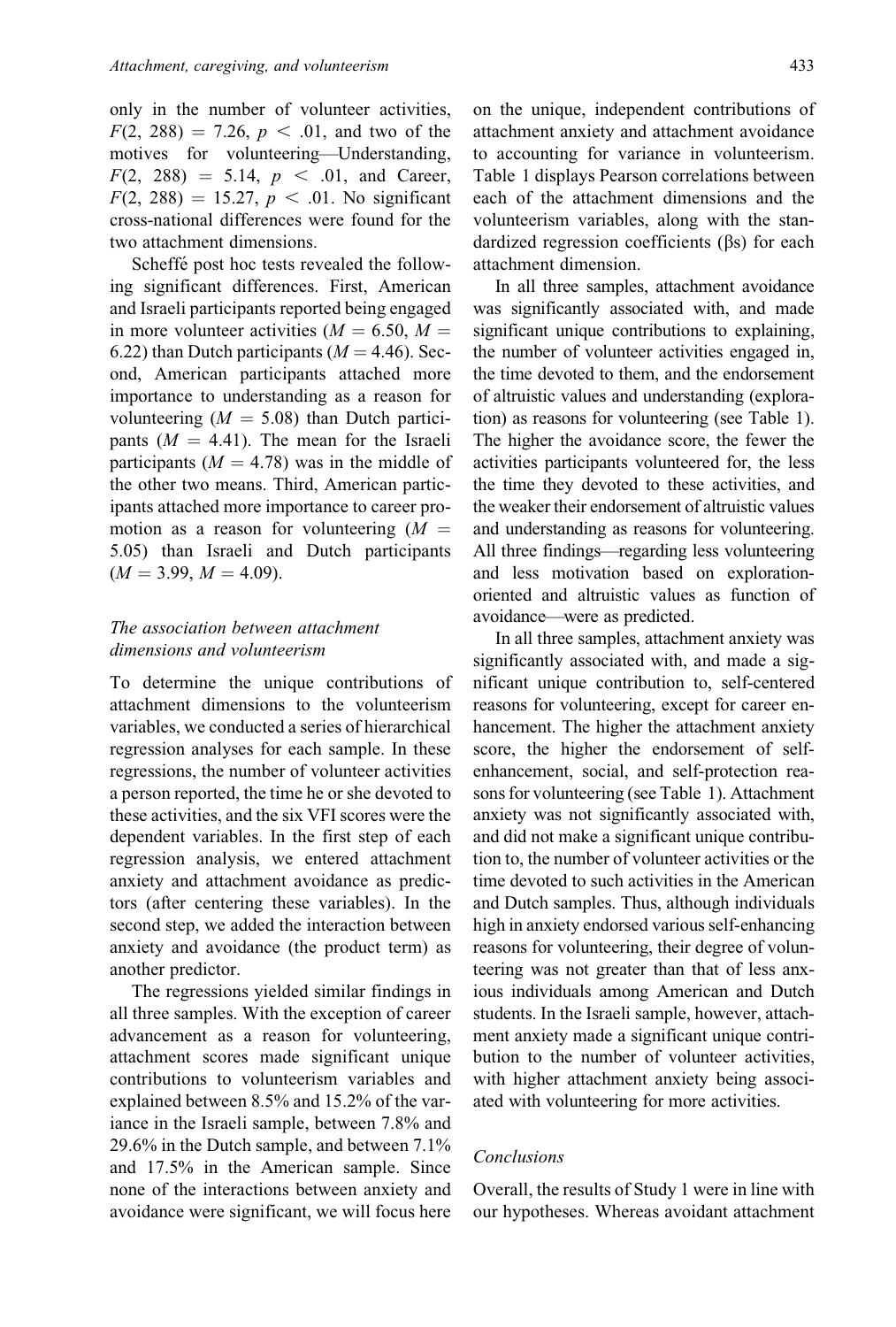|                        |                          | Attachment anxiety |          |            | Attachment avoidance |           |
|------------------------|--------------------------|--------------------|----------|------------|----------------------|-----------|
| <b>Measures</b>        | <b>USA</b>               | The Netherlands    | Israel   | <b>USA</b> | The Netherlands      | Israel    |
| Number of              |                          |                    |          |            |                      |           |
|                        | philanthropic activities |                    |          |            |                      |           |
| R                      | $-0.01$                  | 0.03               | $0.19*$  | $-0.37**$  | $-0.35**$            | $-0.38**$ |
| $\overline{B}$         | 0.08                     | 0.07               | $0.20*$  | $-0.37**$  | $-0.31**$            | $-0.38**$ |
| Time devoted to        |                          |                    |          |            |                      |           |
|                        | volunteer activities     |                    |          |            |                      |           |
| $\overline{R}$         | $-0.02$                  | $-0.08$            | $-0.01$  | $-0.36**$  | $-0.32**$            | $-0.36**$ |
| $\overline{B}$         | $-0.05$                  | $-0.05$            | 0.05     | $-0.32**$  | $-0.24*$             | $-0.36**$ |
| Other-regarding values |                          |                    |          |            |                      |           |
| $\boldsymbol{R}$       | $-0.11$                  | 0.01               | 0.01     | $-0.35**$  | $-0.33**$            | $-0.48**$ |
| $\overline{B}$         | $-0.05$                  | 0.03               | 0.05     | $-0.29**$  | $-0.31**$            | $-0.47**$ |
| Understanding          |                          |                    |          |            |                      |           |
| $\boldsymbol{R}$       | $-0.04$                  | 0.04               | $-0.01$  | $-0.29**$  | $-0.34**$            | $-0.40**$ |
| B                      | $-0.01$                  | 0.08               | 0.03     | $-0.26**$  | $-0.27**$            | $-0.39**$ |
| Career                 |                          |                    |          |            |                      |           |
| $\boldsymbol{R}$       | 0.02                     | 0.13               | 0.13     | 0.08       | $-0.19$              | $-0.06$   |
| $\overline{B}$         | 0.02                     | 0.11               | 0.14     | 0.09       | $-0.14$              | $-0.07$   |
| Self-enhancement       |                          |                    |          |            |                      |           |
| R                      | $0.28**$                 | $0.43**$           | $0.42**$ | $-0.02$    | $-0.05$              | $-0.06$   |
| $\boldsymbol{B}$       | $0.20*$                  | $0.37**$           | $0.41**$ | $-0.14$    | $-0.03$              | $-0.15$   |
| Social                 |                          |                    |          |            |                      |           |
| $\boldsymbol{R}$       | $0.31**$                 | $0.27**$           | $0.32**$ | 0.09       | 0.08                 | 0.06      |
| $\overline{B}$         | $0.27**$                 | $0.25*$            | $0.31**$ | 0.01       | 0.03                 | 0.01      |
| Self-protection        |                          |                    |          |            |                      |           |
| R                      | $0.33**$                 | $0.37**$           | $0.34**$ | $-0.14$    | 0.11                 | $-0.01$   |
| B                      | $0.31**$                 | $0.32**$           | $0.35**$ | $-0.15$    | 0.07                 | $-0.04$   |

**Table 1.** Pearson correlations and standardized regression coefficients ( $\beta$ ) showing associations between attachment dimensions and volunteerism variables (Study 1)

 $*_{p}$  < .05.  $*_{p}$  < .01.

was associated with less engagement in volunteer activities and lower endorsement of altruistic and exploration-oriented reasons for volunteering, anxious attachment was associated with more self-soothing and self-promoting reasons for volunteering. While there were a few cross-national differences (see General Discussion), the general pattern of findings was similar across the samples. Therefore, we were encouraged to replicate and extend the study in the same three societies.

# Study 2

In Study 2, we pursued two main goals. The first was to evaluate the replicability of Study 1s findings in a new set of samples. The second goal was to explore in a preliminary way the possibility that engagement in volunteer activities is beneficial for insecure individuals, especially those with an anxious attachment orientation. That is, in the language of attachment theory, we examined the possibility that engagement in caregiving activities weakens the link between anxious attachment and interpersonal problems. This might occur for at least two reasons: (a) to the extent that anxious individuals volunteer to feel more efficacious, valuable, or appreciated, volunteering might actually have these effects, resulting in decreased self-assessments of interpersonal problems and (b) focusing on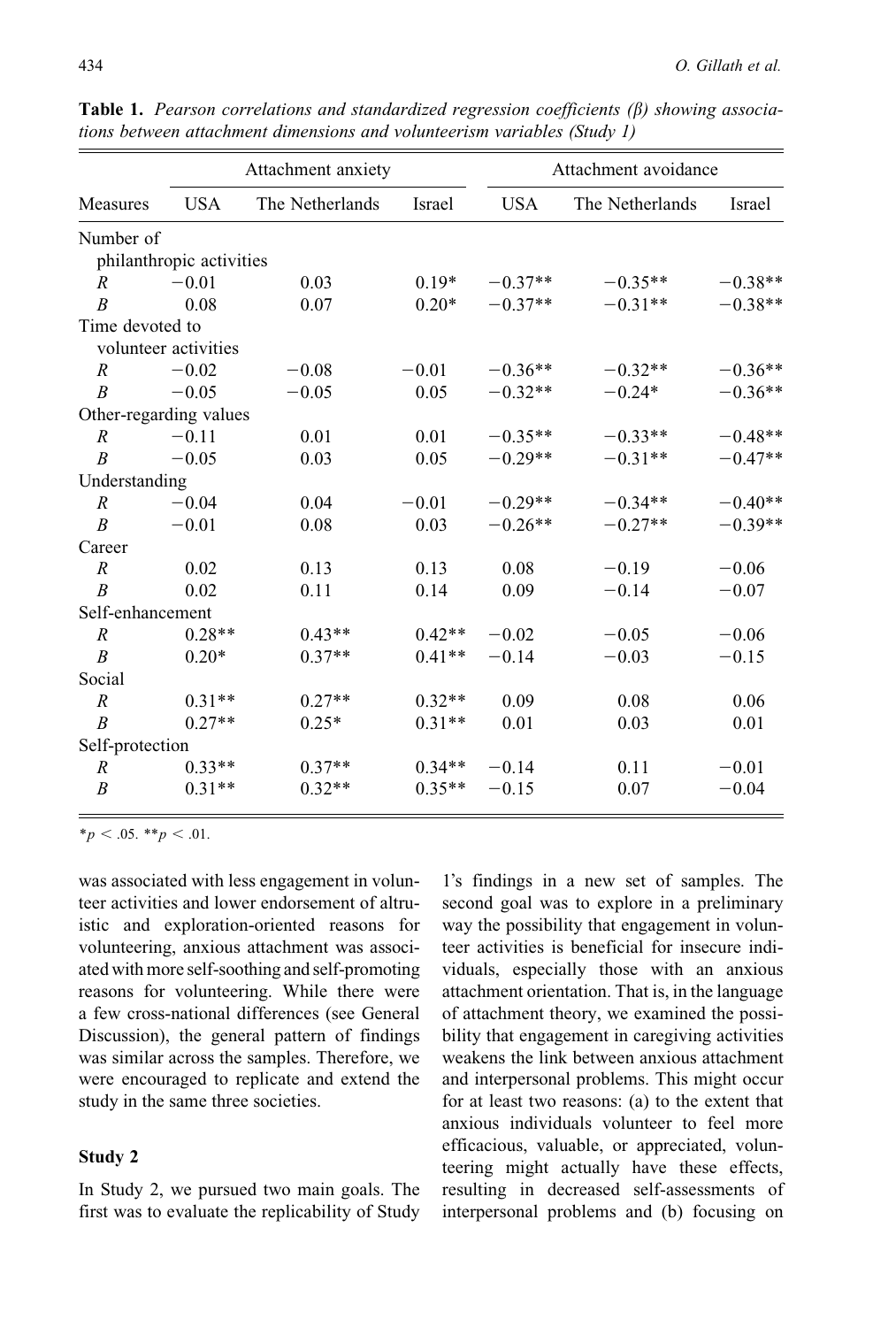caregiving rather than one's own needs might result in a slightly changed self-conception, leaving a person with more images of self as a loving, helpful person rather than a needy person. We thought this effect would be especially interesting if it occurred most strongly when an insecure person engaged in volunteer activities for altruistic, other-valuing reasons, because it might imply that caring for others as an expression of loving-kindness, rather than as an expression of selfish needs, is especially beneficial, a view often advocated by religious writers (e.g., His Holiness the Dalai Lama, 1999). If initial support for this idea was obtained, we could then look into it more thoroughly in subsequent studies.

Previous research has consistently shown that attachment anxiety and avoidance are associated with higher levels of loneliness and interpersonal problems (e.g., Bartholomew & Horowitz, 1991; Hazan & Shaver, 1987; Mickelson, Kessler, & Shaver, 1997). We were interested in the possibility that participating in volunteer activities might weaken this connection due to the satisfying social experiences, increased sense of personal value and selfefficacy, and receipt of expressions of gratitude that can accompany volunteering to help others. In Study 2, new samples in Israel, the Netherlands, and the United States completed the scales used in Study 1 (the ECR, our 26 item measure of volunteer activities, and the VFI) as well as the UCLA Loneliness Scale (Russell, Peplau, & Cutrona, 1980) and the Inventory of Interpersonal Problems (IIP), a well-validated measure of relational problems such as being socially avoidant, lacking in assertiveness, and being exploited by others (Horowitz, Rosenberg, Baer, Ureno, & Villasenor, 1988).

# Method

#### Participants

Study 2 involved three samples: (a) an American sample of 106 undergraduates at the University of California, Davis (77 women and 29 men, ranging in age from 19 to 32 years,  $Mdn = 21$ , (b) a Dutch sample of 140 undergraduates from Leiden University (96 women and 44 men, ranging in age from 19 to 35 years,  $Mdn = 23$ ), and (c) an Israeli sample of 100 undergraduates from Bar-Ilan University (68 women and 32 men, ranging in age from 19 to 32 years,  $Mdn = 23$ ). The American sample consisted of 94 single and 12 married participants; the Dutch sample, 128 single and 12 married participants, and the Israeli sample, 88 single and 12 married participants.

#### Materials and procedure

Participants completed a battery of self-report questionnaires (each sample in its own language, English, Dutch, or Hebrew) in small groups of 5–15 participants. The order of the questionnaires was randomized across participants.

In Study 2, reliability analyses for the ECR, volunteerism, and VFI scales produced results similar to those of Study 1. With regard to the ECR, Cronbach's alphas were high for the 18 anxiety items (.84 for the Israeli sample, .88 for the Dutch sample, and .92 for the American sample) and the 18 avoidance items (.91, .92, and .95, respectively). As expected theoretically and as found in Study 1, the two dimensions were not significantly correlated in any of the three samples (rs ranged from .09 to .14). With regard to our volunteerism scale, we computed two scores: (a) number of volunteer activities—the number of activities a participant had engaged in during the past year and (b) time devoted to volunteer activities—the average frequency rating across all of the activities engaged in during the past year. Cronbach's alphas for the time ratings were adequate in all three samples (.75, .77, and .72). With regard to the VFI, Cronbach's alphas for the six motives for volunteering were adequate (ranging from .75 to .84 in the Israeli sample, .79 to .87 in the Dutch sample, and .83 to .90 in the American sample). The pattern of correlations between the six VFI subscales was highly similar to that observed in Study 1.

Participants also completed the 20-item UCLA Loneliness Scale (Russell et al., 1980). They were asked to indicate, using a 4-point scale (1 = *not at all*, 4 = *very often*), how often they experienced the feelings mentioned in the items. High scores indicate greater loneliness.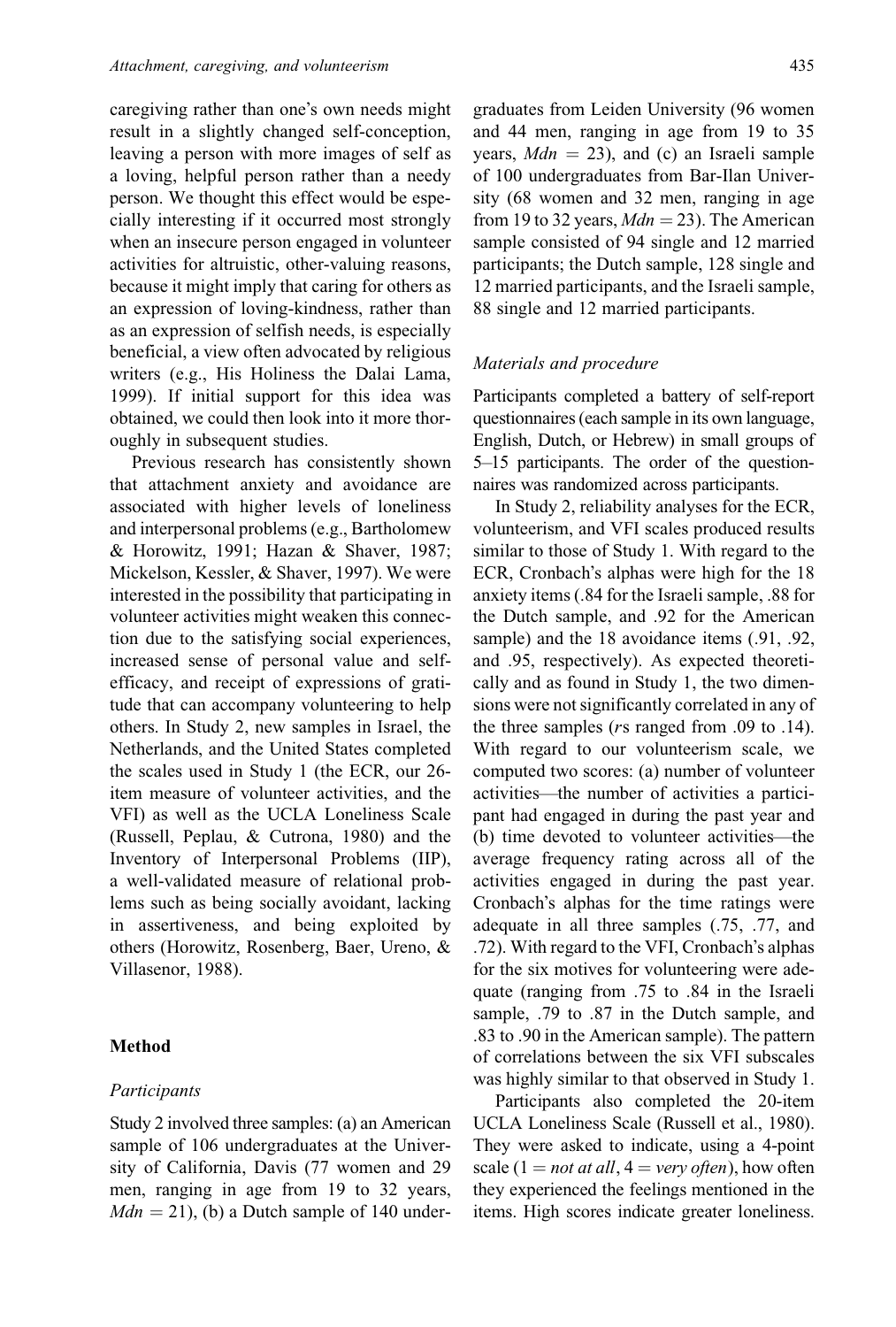In our samples, Cronbach's alphas for the UCLA scale were high (.86 for the Israeli sample, .91 for the Dutch sample, and .92 for the American sample).

The 64-item IIP (Horowitz et al., 1988) taps interpersonal difficulties that people may have while interacting or attempting to interact with others. Difficulties are assessed with two kinds of items: those referring to ''things that are hard for you to do" (e.g., "It is hard for me to say 'no' to other people") and those referring to ''things that you do too much'' (e.g., ''I trust other people too much''). Participants were instructed as follows: ''For each item, rate how much of a problem that item has been for you.'' Ratings were made on a 5-point scale ranging from 0 (*not at all*) to 4 (*extremely*).

The 64 IIP items form eight subscales (with eight items per scale), each tapping a specific category of interpersonal problems: domineering, vindictive, cold, socially avoidant, nonassertive, exploitable, overly nurturant, and intrusive. Previous studies have validated the 8-factor structure (e.g., Bartholomew & Horowitz, 1991; Horowitz et al., 1988). In our samples, coefficient alphas for the eight IIP subscales were high (ranging from .83 to .87 in the Israeli sample, .80 to .89 in the Dutch sample, and .83 to .91 in the American sample). An overall interpersonal problems score was also calculated by averaging all 64 items. Alphas for the overall score were .93 for the Israeli sample, .93 for the Dutch sample, and .92 for the American sample. To save space in the present article, we report results only for the overall score.<sup>2</sup> Pearson correlations yielded significant associations between the loneliness and the total IIP score; the rs ranged from .40 to .57, all  $ps < .01$ .

# Results and Discussion

#### Preliminary analyses

Before examining associations between the attachment dimensions, volunteerism, and interpersonal problems in each of the three samples, we examined differences between these samples on all the measures. A MAN-OVA revealed a significant difference between the three samples,  $F(24, 622) =$ 8.93,  $p \leq .01$ . As in Study 1, ANOVAs revealed significant differences only in the number of volunteer activities,  $F(2, 322) =$ 19.39,  $p < .01$ , and in two reasons for volunteering—Understanding,  $F(2, 322) = 6.52$ , p  $< .01$ , and Career,  $F(2, 322) = 23.70, p < .01$ . No significant cross-national differences were found in attachment, loneliness, or IIP scores. Scheffé tests revealed that American participants engaged in more volunteer activities (M  $= 8.15$ ) than Dutch or Israeli participants (M  $=$  4.95,  $M = 5.52$ ). In addition, American participants attached more importance to understanding and career reasons for volunteering  $(M = 5.25, M = 5.09)$  than Dutch  $(M = 4.63,$  $M = 3.98$ ) or Israeli participants ( $M = 4.68$ ,  $M = 3.91$ ).

# The association between attachment dimensions and volunteerism

Pearson correlations and hierarchical multiple regressions examining the contribution of attachment dimensions to the volunteerism variables replicated the findings of Study 1. Attachment scores made significant unique contributions to the volunteerism variables and explained between 6.3% and 27.4% of the variance in the Israeli sample, 4.7% and 20.8% in the Dutch sample, and 9.3% and 28.2% in the American sample. Because none of the interactions between anxiety and avoidance were significant in any of the samples, we focus here on the unique contributions of these variables.

In all three samples, avoidance was significantly associated with, and made a significant, unique negative contribution to, the number of volunteer activities, the time devoted to them, and the VFI Values and Understanding scores (see Table 2). The higher the avoidance score, the fewer the activities participants volunteered for, the less the time they devoted to these activities, and the weaker their endorsement of altruistic, other-regarding values and understanding as reasons for volunteering. In the American sample, higher avoidance was also

<sup>2.</sup> Results for the individual subscales are available from the authors on request.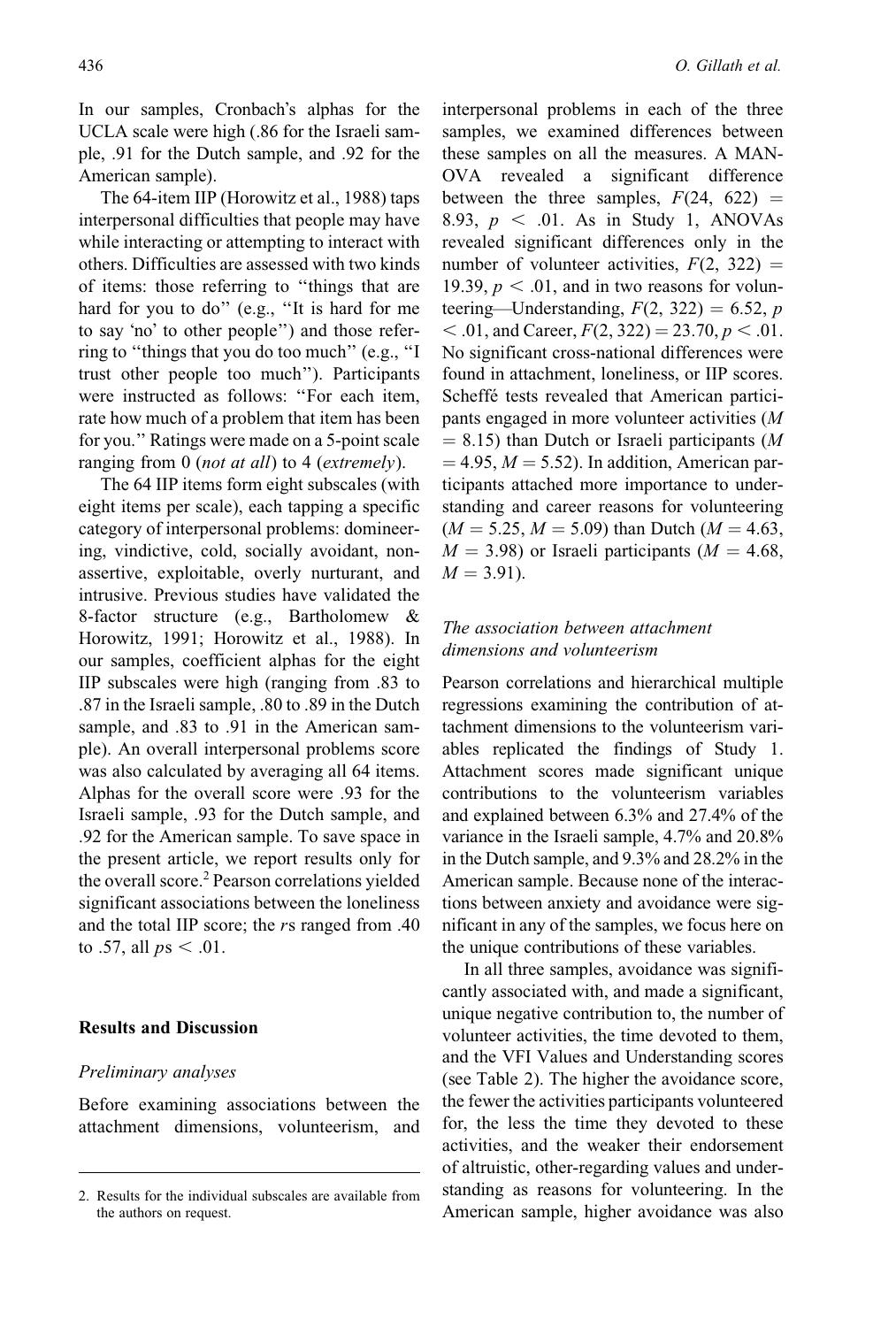| Volunteerism             |            | Attachment anxiety |          | Attachment avoidance |                 |           |  |  |
|--------------------------|------------|--------------------|----------|----------------------|-----------------|-----------|--|--|
| measures                 | <b>USA</b> | The Netherlands    | Israel   | <b>USA</b>           | The Netherlands | Israel    |  |  |
| Number of                |            |                    |          |                      |                 |           |  |  |
| philanthropic activities |            |                    |          |                      |                 |           |  |  |
| $\overline{R}$           | 0.09       | $-0.03$            | $-0.12$  | $-0.29**$            | $-0.34**$       | $-0.38**$ |  |  |
| $\boldsymbol{B}$         | 0.09       | $-0.12$            | $-0.06$  | $-0.29**$            | $-0.36**$       | $-0.31**$ |  |  |
| Time devoted to          |            |                    |          |                      |                 |           |  |  |
| volunteer activities     |            |                    |          |                      |                 |           |  |  |
| $\boldsymbol{R}$         | 0.03       | $-0.03$            | $-0.08$  | $-0.33**$            | $-0.40**$       | $-0.30**$ |  |  |
| $\overline{B}$           | 0.03       | $-0.04$            | $-0.08$  | $-0.33**$            | $-0.35**$       | $-0.30**$ |  |  |
| Other-regarding          |            |                    |          |                      |                 |           |  |  |
| values                   |            |                    |          |                      |                 |           |  |  |
| $\boldsymbol{R}$         | $-0.12$    | 0.04               | 0.05     | $-0.34**$            | $-0.42**$       | $-0.48**$ |  |  |
| $\boldsymbol{B}$         | $-0.13$    | 0.12               | 0.11     | $-0.34**$            | $-0.45**$       | $-0.51**$ |  |  |
| Understanding            |            |                    |          |                      |                 |           |  |  |
| $\boldsymbol{R}$         | $-0.01$    | 0.13               | 0.05     | $-0.35**$            | $-0.30**$       | $-0.49**$ |  |  |
| $\boldsymbol{B}$         | $-0.01$    | 0.14               | 0.11     | $-0.36**$            | $-0.33**$       | $-0.47**$ |  |  |
| Career                   |            |                    |          |                      |                 |           |  |  |
| $\boldsymbol{R}$         | 0.01       | $0.20*$            | $0.21*$  | $-0.32**$            | 0.11            | $-0.09$   |  |  |
| $\boldsymbol{B}$         | 0.01       | $0.19*$            | $0.25*$  | $-0.32**$            | 0.07            | $-0.14$   |  |  |
| Self-enhancement         |            |                    |          |                      |                 |           |  |  |
| $\boldsymbol{R}$         | $0.44**$   | $0.43**$           | $0.39**$ | $-0.10$              | $-0.04$         | $-0.09$   |  |  |
| $\boldsymbol{B}$         | $0.44**$   | $0.46**$           | $0.43**$ | $-0.09$              | $-0.04$         | $-0.11$   |  |  |
| Social                   |            |                    |          |                      |                 |           |  |  |
| $\boldsymbol{R}$         | $0.34**$   | $0.34**$           | $0.23*$  | $-0.10$              | $-0.02$         | $-0.07$   |  |  |
| $\boldsymbol{B}$         | $0.33**$   | $0.36**$           | $0.20*$  | $-0.09$              | $-0.09$         | $-0.01$   |  |  |
| Self-protection          |            |                    |          |                      |                 |           |  |  |
| R                        | $0.42**$   | $0.43**$           | $0.36**$ | $-0.15$              | 0.01            | $-0.12$   |  |  |
| $\boldsymbol{B}$         | $0.41**$   | $0.45**$           | $0.37**$ | $-0.14$              | $-0.08$         | $-0.07$   |  |  |
|                          |            |                    |          |                      |                 |           |  |  |

**Table 2.** Pearson correlations and standardized regression coefficients ( $\beta$ ) showing associations between attachment dimensions and volunteerism variables (Study 2)

 $*_p$  < 0.05.  $*_p$  < 0.01.

associated with weaker endorsement of careerrelated reasons for volunteering (see Table 2).

As can be seen in Table 2, attachment anxiety was significantly and positively associated with, and made a significant unique contribution to, self-serving reasons for volunteering. In all three samples, the higher the attachment anxiety, the stronger the endorsement of selfenhancement, social, and self-protective reasons for volunteering (see Table 2). In the Dutch and Israeli samples, greater attachment anxiety was also associated with stronger endorsement of career-related reasons (see Table 2), which was not the case in Study 1.

As in Study 1, across all three samples, anxiety was not significantly associated with, and did not make a significant unique contribution to, the number of volunteer activities or the time devoted to them.

# Attachment dimensions, volunteerism, and interpersonal functioning

To examine the possibility that volunteer experiences might be particularly beneficial to individuals with insecure attachment styles, especially those who scored high on anxiety, we conducted a series of hierarchical regression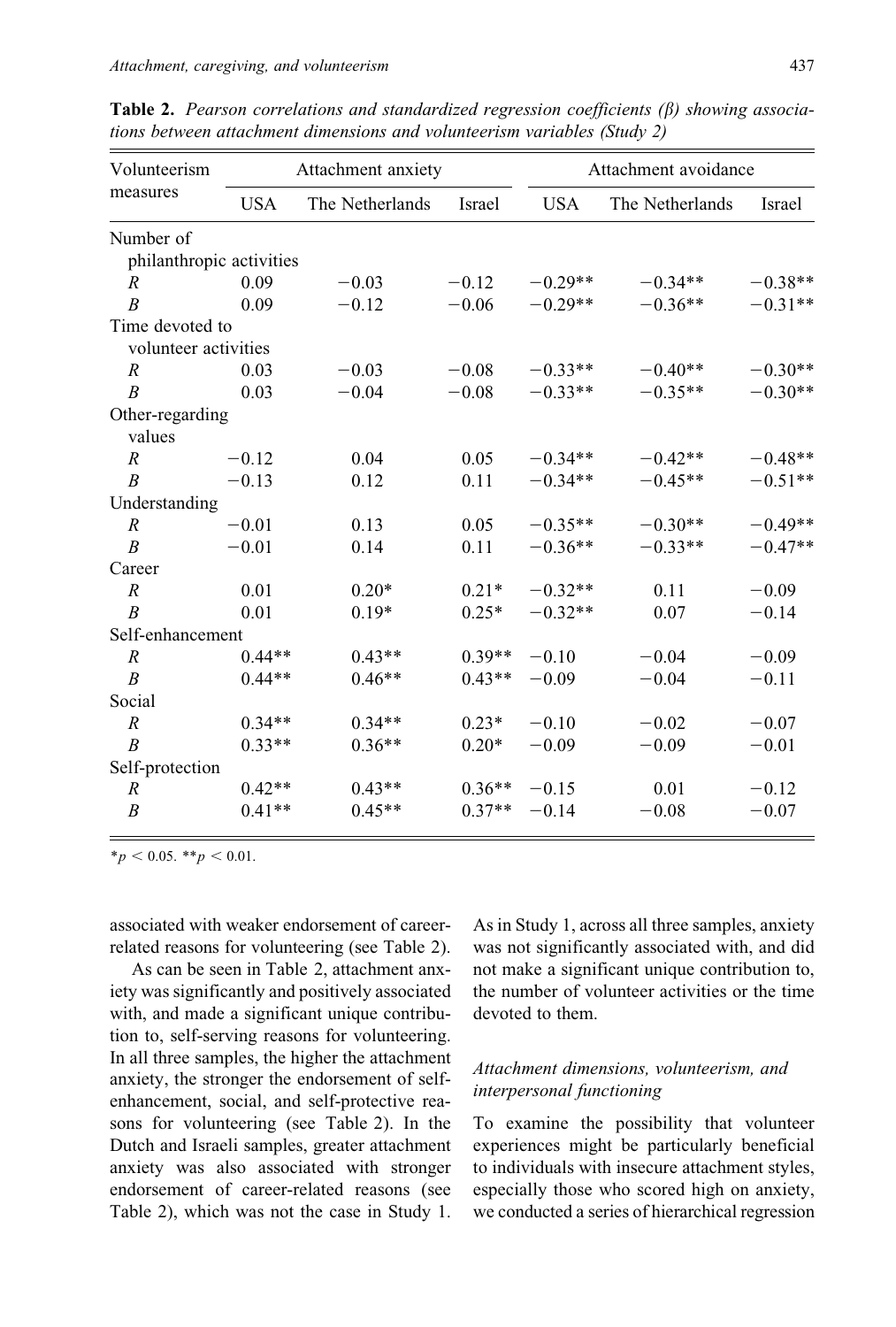|                                   |            | <b>UCLA</b> Loneliness |                  | Overall IIP score |             |               |  |
|-----------------------------------|------------|------------------------|------------------|-------------------|-------------|---------------|--|
|                                   |            | The                    |                  |                   | The         |               |  |
| Effect                            | <b>USA</b> | <b>Netherlands</b>     | <b>Israel</b>    | <b>USA</b>        | Netherlands | <b>Israel</b> |  |
| Step $1 - R^2$ (%)                | 31.9       | 22.8                   | 28.7             | 33.9              | 26.7        | 27.2          |  |
| Attachment anxiety                | $0.27**$   | $0.27**$               | $0.24*$          | $0.34**$          | $0.34**$    | $0.33**$      |  |
| Attachment avoidance              | $0.33**$   | $0.35**$               | $0.26**$         | $0.27**$          | $0.25**$    | 0.11          |  |
| Number of volunteer<br>activities | $-0.27**$  | $-0.05$                | $-0.13$          | $-0.35**$         | $-0.32**$   | $-0.32**$     |  |
| Step 2— $R^2$ increase $(\%$ )    | 7.6        | 1.2                    | 8.4              | 6.6               | 11.8        | 10.2          |  |
| Anxiety $\times$ Avoidance        | 0.14       | 0.13                   | 0.17             | 0.06              | 0.10        | 0.16          |  |
| Anxiety $\times$                  | $-0.24*$   | $-0.04$                | $-0.38** -0.25*$ |                   | $-0.32**$   | $-0.30**$     |  |
| Volunteerism                      |            |                        |                  |                   |             |               |  |
| Avoidance $\times$                | $-0.02$    | 0.01                   | 0.02             | 0.05              | 0.13        | $-0.06$       |  |
| Volunteerism                      |            |                        |                  |                   |             |               |  |
| Step $3 - R^2$ increase $(\% )$   | 0.2        | 0.1                    | 0.1              | 0.2               | 0.1         | 0.4           |  |
| Three-way interaction             | $-0.01$    | 0.08                   | 0.12             | 0.01              | 0.06        | $-0.07$       |  |
| Effects of anxiety for            |            |                        |                  |                   |             |               |  |
| $-1$ SD on volunteerism           | $0.44**$   | $0.24*$                | $0.38**$         | $0.49**$          | $0.38**$    | $0.34**$      |  |
| $+1$ SD on volunteerism           | 0.04       | $0.32**$               | 0.08             | 0.07              | 0.02        | 0.01          |  |
| Effects of volunteerism for       |            |                        |                  |                   |             |               |  |
| $-1$ SD on attachment<br>anxiety  | $-0.06$    | $-0.13$                | $-0.05$          | $-0.11$           | $-0.02$     | $-0.11$       |  |
| $+1$ SD on attachment<br>anxiety  | $-0.48**$  | $-0.14$                |                  | $-0.39** -0.44**$ | $-0.37**$   | $-0.39**$     |  |

**Table 3.** The unique and interactive contributions ( $\mathbb{R}^2$ ,  $\beta$ ) of attachment dimensions and volunteerism variables to loneliness and interpersonal problems

 $*_p$  < 0.05.  $*_p$  < 0.01.

analyses examining the unique and interactive contributions of attachment anxiety, avoidance, and number of volunteer activities a participant reported having engaged in during the past year to the UCLA Loneliness score and the overall IIP score. These regression analyses were conducted separately for each of the three samples (American, Dutch, and Israeli). The unique contributions of attachment anxiety, attachment avoidance, and number of volunteer activities were examined in the first step of the regressions (after centering these variables); the contributions of the two-way interactions (products) of anxiety and avoidance, anxiety and volunteerism, and avoidance and volunteerism were examined in the second step; and the contribution of the three-way interaction was examined in the third step. Table 3 displays the standardized regression

coefficients (betas) from these regression analyses.<sup>3</sup>

In all three samples, the overall regression model significantly predicted the UCLA Loneliness score:  $F(7, 98) = 8.79, p < .01$ , for the American sample;  $F(7, 132) = 7.29, p < .01$ , for the Dutch sample; and  $F(7, 92) = 9.27, p < .01$ , for the Israeli sample, accounting for between 24.1% and 39.7% of the variance in loneliness. As can be seen in Table 3, the main effects for attachment anxiety and attachment avoidance

<sup>3.</sup> Very similar findings were obtained when the average time devoted to volunteer activities or a composite score indicating a participant's total engagement in volunteer activities (computed by multiplying the number of activities engaged in by the average frequency rating across all of those activities) was entered into the hierarchical regressions. We, therefore, report only one set of analyses in the text.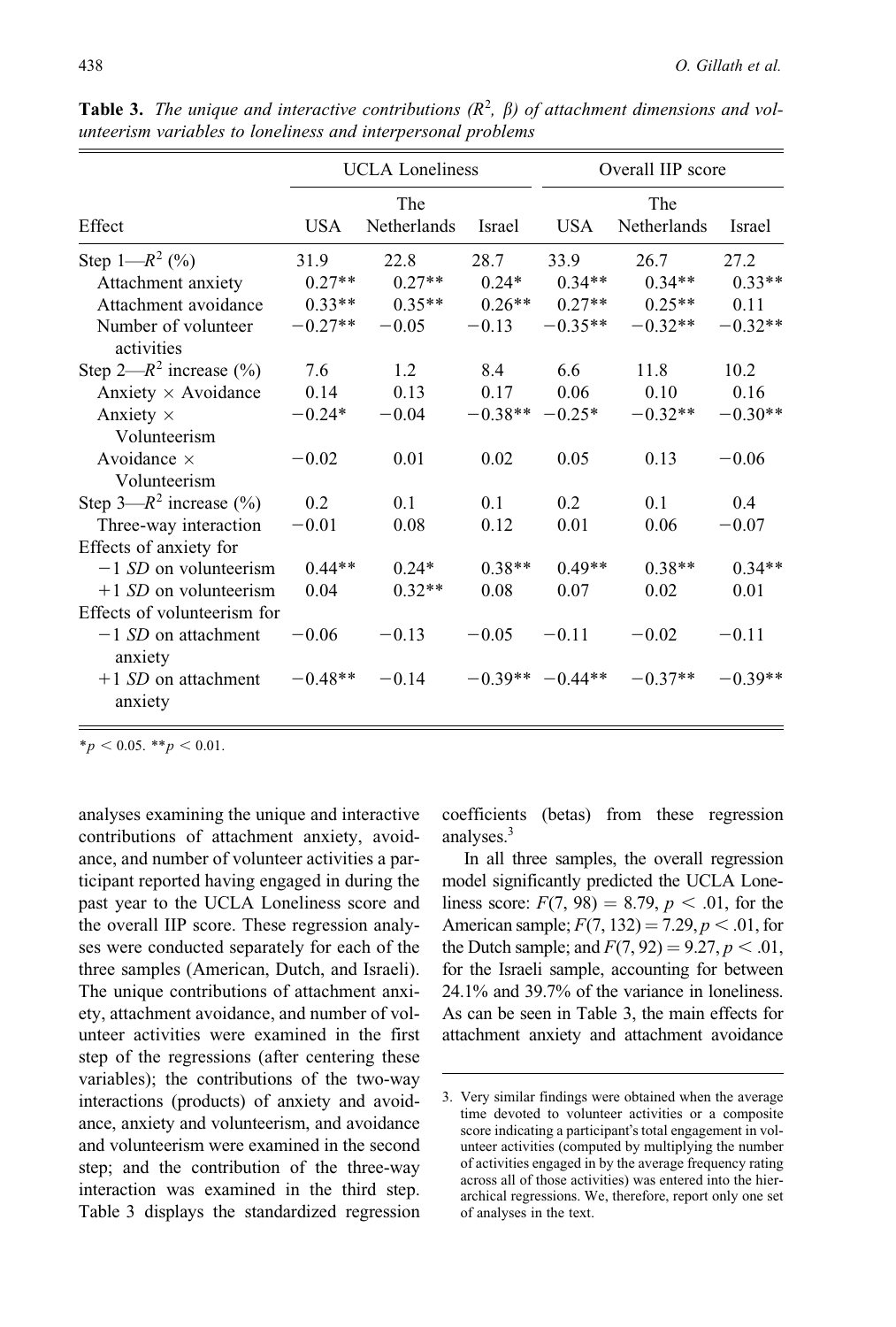were significant in all three samples. In line with previous studies (beginning with Hazan & Shaver, 1987), the greater the attachment anxiety or avoidance, the lonelier a person tended to be. The main effect of number of volunteer activities was significant in the American sample (see Table 3), with a higher number of volunteer activities being associated with lower levels of loneliness. This effect, while running weakly in the same direction in the Dutch and Israeli samples, was not statistically significant.

With regard to interaction effects, the regression analyses revealed a significant anxiety by volunteerism interaction in the American and Israeli samples, which added 8.4% and 7.6% to the explained variance (see Table 3). This interaction was not significant in the Dutch sample. No other interactions were significant. As can be seen in Table 3, the nature of the significant interaction was similar in the American and Israeli samples. First, attachment anxiety was significantly associated with higher loneliness scores only when participants reported having engaged in relatively few volunteer activities (1 SD below the volunteerism mean). However, when participants reported having engaged in a relatively high number of volunteer activities (1 SD above the mean), the association between attachment anxiety and loneliness, which had been documented in previous studies, was not significant. Second, the number of volunteer activities was significantly associated with lower loneliness scores only among highly anxious people (1 SD above the anxiety mean) and not when attachment anxiety was 1 SD below the mean.

Thus, at least in the American and Israeli samples, volunteerism significantly moderated the association between attachment anxiety and loneliness. In the Dutch sample, volunteerism did not contribute uniquely to loneliness and did not significantly moderate the effects of the attachment variables.

With regard to the overall IIP score, the regression model significantly predicted interpersonal problems in all three samples:  $F(7, 6)$  $132$ ) = 15.84,  $p < .01$ , for the American sample;  $F(7, 98) = 12.56, p < .01$ , for the Dutch sample; and  $F(7, 92) = 12.24, p < .01$  for the Israeli sample, explaining between 37.8% and 40.7% of the variance in interpersonal problems. As can be seen in Table 3, whereas the main effect of attachment anxiety was significant in all three samples, the main effect of attachment avoidance was significant in the American and Dutch samples but not in the Israeli sample. As expected, the higher the attachment anxiety or avoidance, the higher the overall level of interpersonal problems. The main effect of number of volunteer activities was also significant in all three samples: the higher the number of volunteer activities, the lower the overall IIP score.

The regression analyses also revealed a significant anxiety by volunteerism interaction in all three samples, which added between 6.6% and 11.8% to the explained variance (see Table 3). No other interactions were significant. As can be seen in Table 3, the source of the significant interaction was similar in the three samples and replicated the pattern of interaction observed for two of the samples in the analyses involving loneliness. First, attachment anxiety was significantly associated with higher IIP scores only when participants reported having engaged in few volunteer activities. When participants reported having engaged in a relatively high number of such activities, this association was not significant and approached zero. Second, level of volunteerism was significantly associated with lower IIP scores only among anxiously attached participants and not among those with relatively low attachment anxiety. In other words, across the three samples, volunteerism diminished what we are interpreting as a detrimental effect of attachment anxiety on interpersonal problems, and the beneficial effect of volunteering was most notable among anxiously attached people.<sup>4</sup>

Given the significant role that volunteerism seemed to play in moderating the association between attachment anxiety and interpersonal functioning, we wanted to examine more specifically whether reporting selfless, altruistic reasons for volunteering (the VFI Values score) also played an important role. If so, this

<sup>4.</sup> Regressions examining interactions between attachment scores and either loneliness or interpersonal problems as predictors of the number of volunteer activities a person reported engaging in yielded no significant interactions.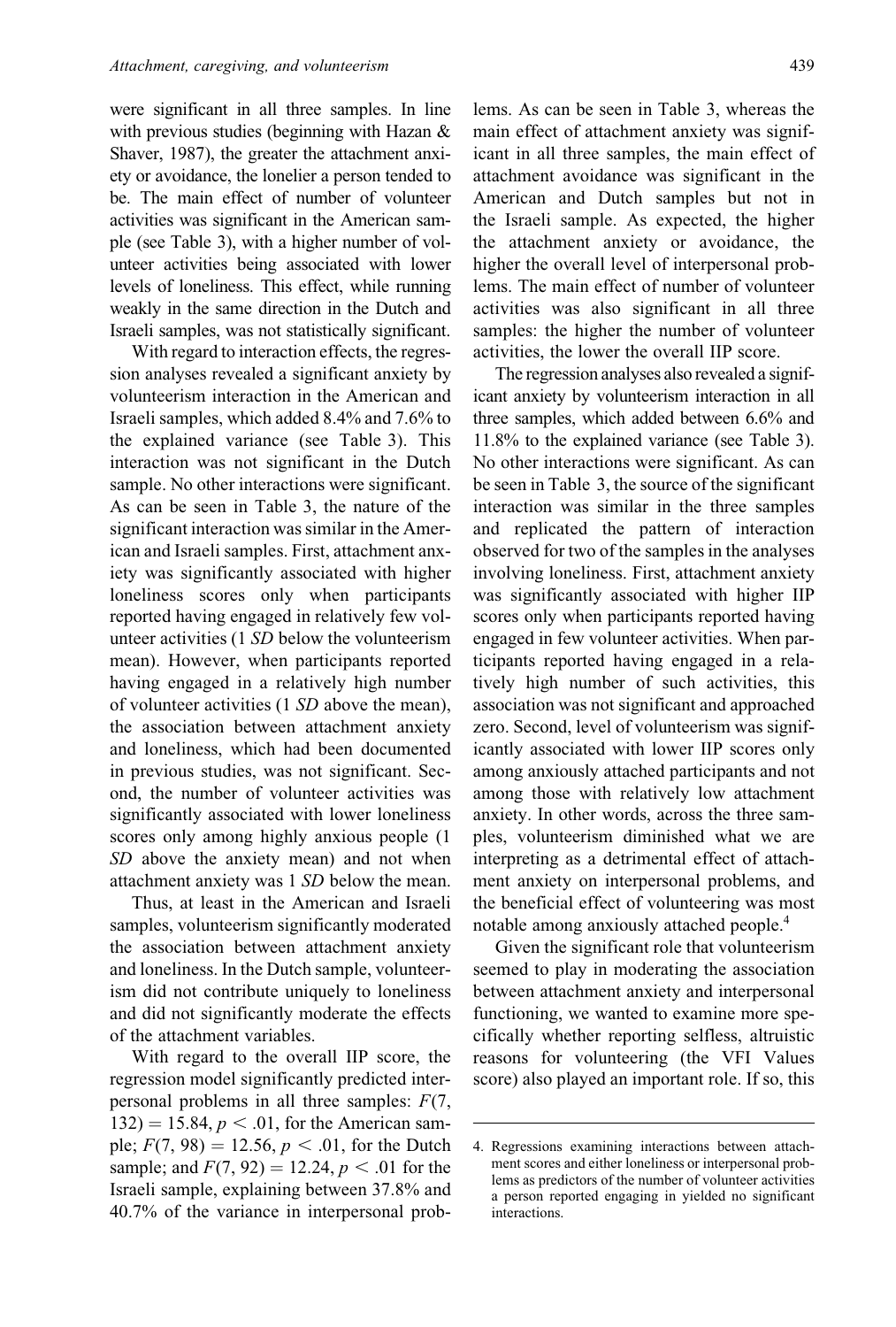would be especially compelling evidence for the possibility that engaging in nonegoistically motivated caregiving is negatively correlated with the interpersonal problems usually associated with an anxious attachment style. For this purpose, we conducted a series of threestep hierarchical regression analyses examining the unique and interactive effects of attachment anxiety, attachment avoidance, and the endorsement of altruistic reasons for volunteering (VFI Values score) on the UCLA Loneliness score and the overall IIP score. These regression analyses were similar to the ones described above. In order to control statistically for individual differences in the endorsement of other reasons for volunteering, we computed a total score for each participant by averaging the remaining 25 VFI items and included this score as an additional predictor in the first step of the regressions. Table 4 presents the relevant standardized regression coefficients (betas) for these regression analyses.

Beyond the already reported main effects of attachment anxiety and avoidance, the regressions revealed a significant unique contribution

of the VFI Values score to loneliness and overall IIP scores in the American and Israeli samples (see Table 4): The stronger the endorsement of altruistic reasons for volunteering (i.e., the higher the VFI Value score), the lower the reported levels of loneliness and interpersonal problems. In the Dutch sample, the VFI Value score did not have a significant effect on either loneliness or interpersonal problems (see Table 4). The regression analyses revealed no significant interaction between attachment anxiety and volunteering for altruistic reasons. Thus, although there is evidence, at least in the American and Israeli samples, that volunteering for altruistic reasons might be beneficial in general, its benefits are not peculiar to individuals high in attachment anxiety.

We also conducted exploratory regression analyses examining the contribution of each of the other VFI scales to loneliness and interpersonal problems (while controlling for the remaining VFI scores), and found that the Understanding scale contributed uniquely to the prediction of both variables in the

|                                          |           | <b>UCLA</b> Loneliness |         |                 | Overall IIP score |           |
|------------------------------------------|-----------|------------------------|---------|-----------------|-------------------|-----------|
| Effect                                   | USA.      | The Netherlands Israel |         | USA             | The Netherlands   | Israel    |
| Step 1— $R^2$ (%)                        | 25.1      | 25.8                   | 19.9    | 27.3            | 29.4              | 26.4      |
| Attachment anxiety                       | $0.23*$   | $0.32**$               | $0.20*$ | $0.30**$        | $0.36**$          | $0.35**$  |
| Attachment<br>avoidance                  | $0.28**$  | $0.35**$               | $0.27*$ | $0.25**$        | $0.39**$          | 0.08      |
| Altruistic reasons<br>for volunteering   | $-0.29**$ | 0.02                   |         | $-0.19*-0.28**$ | 0.04              | $-0.31**$ |
| Step 2— $R^2$ increase (%)               | 3.8       | 2.2                    | 2.7     | 2.9             | 2.5               | 4.1       |
| Anxiety $\times$<br>Avoidance            | 0.16      | 0.11                   | 0.12    | 0.17            | 0.12              | 0.20      |
| Anxiety $\times$ Altruistic<br>Reasons   | 0.01      | 0.09                   | $-0.08$ | 0.01            | $-0.01$           | $-0.10$   |
| Avoidance $\times$<br>Altruistic Reasons | $-0.12$   | 0.03                   |         | $0.06 - 0.04$   | $-0.02$           | 0.11      |
| Step 2— $R^2$ Increase $(\%$             | 0.2       | 0.3                    | 0.5     | 0.2             | 0.5               | 0.6       |
| Three-way<br>interaction                 | $-0.05$   | 0.08                   |         | $0.13 - 0.05$   | 0.09              | $-0.12$   |

**Table 4.** The unique and interactive contributions  $(R^2, \beta)$  of attachment dimensions and altruistic reasons for volunteering (VFI Values score) to loneliness and interpersonal problems

Note. VFI, Volunteer Functions Inventory.

 $*_{p}$  < 0.05.  $*_{p}$  < 0.01.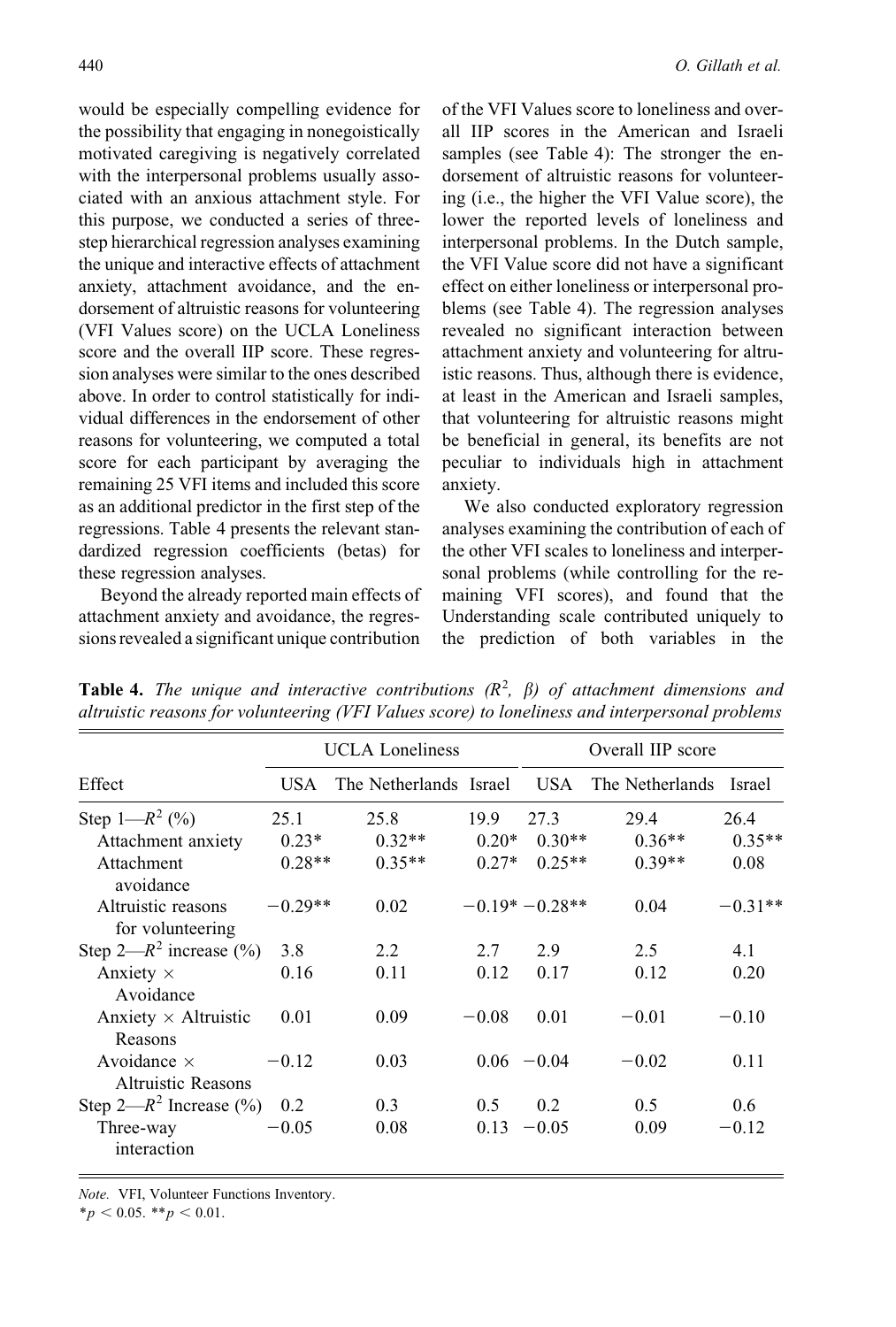American and the Israeli samples ( $\beta$ s ranging from  $-.21$  to  $-.29$ , all  $ps < .05$ ): The higher the VFI Understanding score, which we interpret as indicating exploration-oriented reasons for volunteering, the lower the levels of loneliness and interpersonal problems. In the Dutch sample, these effects were not significant ( $\beta$ s < .09). No other VFI scale contributed significantly to explaining loneliness or interpersonal problems in any of the samples, nor did any of the interactions between attachment dimensions and any of the VFI scores reach significance in any of the samples.<sup>5</sup>

#### Conclusions

The results of Study 2 replicated and extended those of Study 1. Across the three different countries, avoidant attachment was associated with less engagement in volunteer activities and lower endorsement of altruistic and explorationoriented reasons for volunteering, and anxious attachment was associated with more self-centered reasons for volunteering. There was also a significant interaction between attachment anxiety and volunteering as factors affecting interpersonal functioning, which suggests that volunteering might be one route to improved social functioning (although other interpretations of these correlational findings are possible as well). Finally, volunteering for altruistic and exploration-oriented reasons was associated with better interpersonal functioning, at least in the American and Israeli samples, but the benefits of volunteering for these two kinds of reasons were not moderated by scores on either attachment dimension. Thus, volunteering for reasons related to caregiving or exploration may be especially beneficial in reducing interpersonal problems, although other interpretations of these findings are also possible.

#### General Discussion

We were interested in the possibility that attachment insecurities interfere with altruistic

caregiving, operationalized as volunteering to help others. We also explored the possibilities (a) that different forms of attachment insecurity are associated with different motives for volunteering and (b) that volunteering (interpreted as caregiving) reduces insecure, especially highly anxious, individuals' level of interpersonal problems (a reduction interpreted as a step toward increased security). In two questionnaire-based, correlational studies conducted in three countries—Israel, the Netherlands, and the United States—we measured attachment-related anxiety and avoidance, number of volunteer activities, time devoted to such activities, and the extent to which a person volunteered for either self-serving reasons or more altruistic and exploration-oriented reasons. In Study 2, we also administered a loneliness scale and a broad measure of interpersonal problems to determine whether participating in volunteer activities might alleviate self-perceived problems in interpersonal functioning.

Most of the observed associations between attachment dimensions and volunteerism were similar across the three countries and the two studies. Avoidant attachment was consistently associated with engaging in fewer volunteer activities, devoting less time to such activities, and being less motivated by desires to express altruistic values and to understand, learn, and explore oneself and the world. Attachment anxiety was not generally related to engaging (or not engaging) in volunteer activities (except for the Israeli sample in Study 1, a finding that did not replicate in Study 2), or to devoting more or less time to such activities, but it was associated with more self-soothing and self-enhancing reasons for volunteering, an indication of anxious individuals' previously well-documented sense of personal inadequacy and needs for affection and social validation. The higher the attachment anxiety score, the stronger the endorsement of selfenhancement, social-acceptance, and selfprotection reasons for volunteering.

To the extent that secure individuals are defined in terms of low scores on the attachment anxiety and avoidance dimensions, the findings suggest that attachment security is generally associated with volunteering to help

<sup>5.</sup> Regression analyses examining the contribution of interactions between either attachment anxiety or avoidance and either loneliness or interpersonal problems to accounting for scores on the six VFI factors yielded no significant interactions.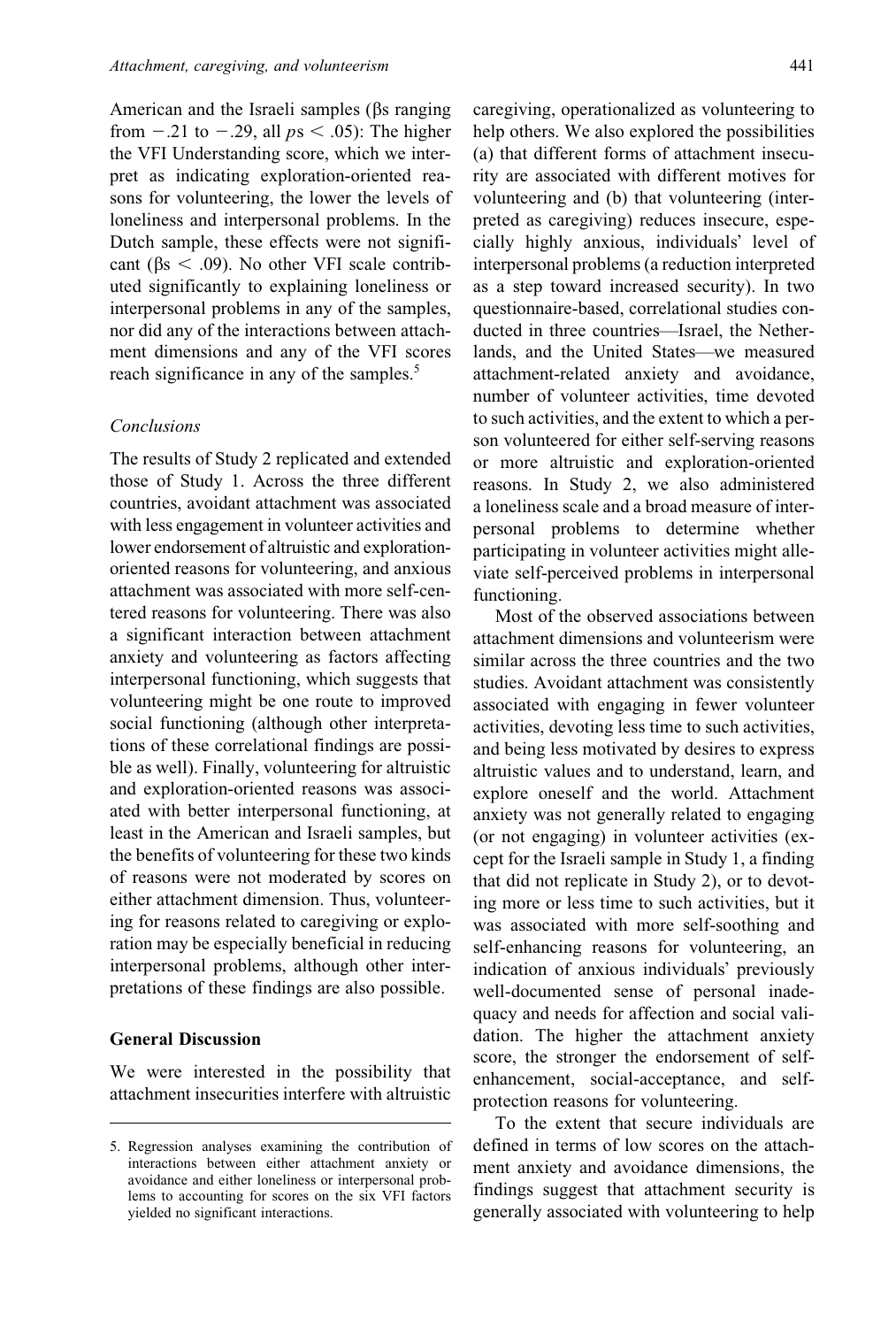others for altruistic and exploration-oriented reasons. This conclusion meshes well with previous findings indicating that attachment security, measured categorically, is associated with empathy, humane values, willingness to care for others, and cognitive openness (see Gillath et al., 2005; Mikulincer, 1997) and that experimental augmentation of people's sense of security increases the likelihood of empathy, compassion, and prosocial behavior.<sup>6</sup> Future experimental research should be conducted to reduce the remaining ambiguity about the causal direction of some of the correlational findings reported here.

For example, Study 2 revealed a promising interaction between attachment anxiety and volunteerism in explaining participants' feelings of loneliness and quality of interpersonal functioning. In line with previous findings, attachment anxiety was significantly associated with greater loneliness and more severe interpersonal problems in all three samples (e.g., Bartholomew & Horowitz, 1991; Mickelson et al., 1997). But these associations were significant only when participants were relatively unengaged in volunteer activities. Frequent engagement in volunteer activities moderated the associations between attachment anxiety and loneliness and interpersonal problems. In addition, engaging in volunteer activities was significantly associated with less loneliness and fewer interpersonal problems only among relatively attachment-anxious people. This suggests that engaging in volunteer activities contributed to peoples' sense of well-being mainly when they suffered from doubts about being lovable, esteemed, and cared for. We realize, however, that other interpretations could be placed on these correlational findings. Perhaps anxious people who have fewer interpersonal problems for other reasons are the ones who are able to engage in more altruistic activities. Longitudinal and experimental studies are needed to determine the correct causal interpretation.

Avoidant attachment was also associated with greater loneliness in all three samples and with more severe interpersonal problems in the American and Dutch samples but not in the Israeli sample. However, these associations were not moderated by level of volunteering, perhaps suggesting that avoidant people do not benefit from volunteering in the same way that anxious people do. This might be the case because they volunteer for reasons other than meeting their social needs or because they remain relatively unaffected by social interactions generally (a finding consistent with several experimental studies summarized by Mikulincer & Shaver, 2003).

We also considered the effects of motives or reasons for volunteering on interpersonal problems. In the American and Israeli samples, altruistic and exploration-oriented reasons for volunteering, which in previous studies have been associated with attachment security, were associated with lower scores on measures of loneliness and interpersonal problems. Taken together, these findings may suggest that encouraging altruistic and exploration-oriented motives for volunteering might improve a person's sense of social well-being. This conclusion must also remain tentative, however, because of the correlational nature of our findings. It is possible that people with few interpersonal problems more often volunteer for security-related reasons.

Although the findings were generally similar across the three countries we sampled, there were differences that may be worth pursuing in future studies. For example, American participants, compared to their Dutch counterparts, reported being involved in more volunteer activities and attached more importance to understanding and career promotion as reasons for volunteering. In addition, engagement in volunteer activities was associated with being less lonely in the American sample but not significantly so in the Dutch and Israeli samples. In all three samples, however, volunteering was associated with lower scores on the IIP, making the different pattern for loneliness seem special in some way.

At present, we have no compelling explanations for the occasional cross-national differences we obtained. Future studies might examine the possible rewards for volunteering

<sup>6.</sup> See Mikulincer and Shaver (2001) and Mikulincer et al. (2001) for examples of such procedures used in experimental studies and Bakermans-Kranenburg, van IJzendoorn, and Juffer (2003) for a meta-analysis of securityenhancing clinical and educational techniques.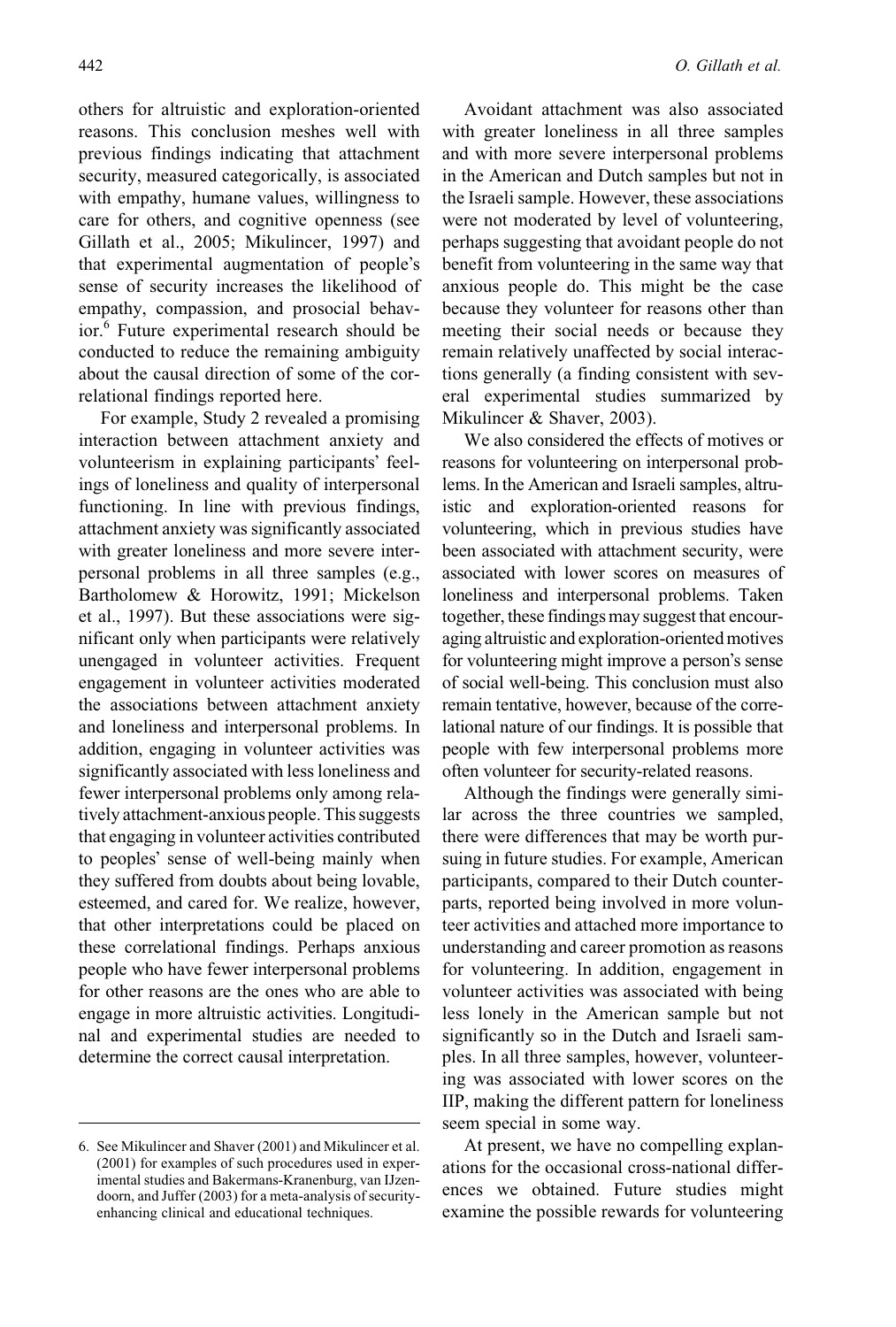in different societies. Perhaps in the United States, there is more of a school-related or professional payoff for volunteering, which would fit with the American participants higher score on the VFI Career motives scale. As for the higher American scores on the Understanding scale, this may have something to do with the fact that many college students in the United States are living away from home for the first time and attending school with the goal of attaining greater self-understanding and a clearer sense of identity; the participants at the higher end of the age range in the Dutch and Israeli samples were older than the oldest participants in the American samples, and most of the Israeli participants had already completed compulsory military service. These possible explanations need to be followed up with appropriate measures.

We did not examine possible differences between different kinds of volunteer activities. We did not create our list of activities with conceptual distinctions between them in mind. Instead, most of our work went into sampling a wide range of activities and assuring that they made sense for each of the countries under study. Moreover, we did not ask detailed questions about types of compensation our study participants might have received for different activities. We used the term ''volunteer'' or its equivalent in each country, implying that no formal financial compensation was involved, but we did not ask about things like course credit or social credit in student organizations, which might have played a role in some cases. This is another issue that could be examined in future studies.

On the whole, the results support our theoretical hypotheses. More attachment-anxious individuals are not less likely to volunteer to help others, but their reasons for volunteering are often tinged with the wish to fit in, be thanked and appreciated, and be either distracted from or relieved of their own problems. Study 2 suggested that these motives may sometimes be gratified, in that volunteering seemed to go along with less loneliness and fewer interpersonal problems among participants who scored higher on attachment anxiety. Avoidant individuals apparently have less motivation to help others, and even when they do provide assistance, they seem to do so for reasons other than altruism or exploration. It remains unclear, in their case, why they volunteer at all because they do not score higher than nonavoidant individuals on the selfcentered motive scales used here.

Although we cannot be certain that our theoretically guided causal interpretations of our correlational findings are correct, we have already shown in experimental studies that contextual manipulation of the sense of attachment security, including by subliminal methods not subject to demand characteristics, leads to greater empathy, a shift in values toward altruism, and more willingness to help a distressed person (Mikulincer et al., 2001, 2003, in press). We are currently exploring the effects of experimentally induced security augmentation on volunteering to help, so we will soon know whether our theoretically based causal interpretations of the results presented here are justified. If they are, they will suggest ways to encourage forms of volunteerism that will benefit both the volunteers and the people they help.

# References

- Ainsworth, M. D. S., Blehar, M. C., Waters, E., & Wall, S. (1978). Patterns of attachment: Assessed in the strange situation and at home. Hillsdale, NJ: Erlbaum.
- Allison, L. D., Okun, M. A., & Dutridge, K. S. (2002). Assessing volunteer motives: A comparison of an open-ended probe and Likert rating scales. Journal of Community and Applied Social Psychology, 12, 243–255.
- Armstrong, M. L., Korba, A. M., & Emard, R. (1995). Of mutual benefit: The reciprocal relationship between consumer volunteers and the clients they serve. Psychiatric Rehabilitation Journal, 19, 45–49.
- Bakermans-Kranenburg, M. J., van IJzendoorn, M. H., & Juffer, F. (2003). Less is more: Meta-analyses of sensitivity and attachment interventions in early childhood. Psychological Bulletin, 129, 195–215.
- Bartholomew, K., & Horowitz, L. M. (1991). Attachment styles among young adults: A test of a four-category model. Journal of Personality and Social Psychology, 61, 226–244.
- Batson, C. D. (1991). The altruism question: Toward a social psychological answer. Hillsdale, NJ: Erlbaum.
- Belsky, J. (1999). Modern evolutionary theory and patterns of attachment. In J. Cassidy & P. R. Shaver (Eds.), Handbook of attachment: Theory, research, and clinical applications (pp. 141–161). New York: Guilford.
- Bowlby, J. (1969/1982). Attachment and loss: Vol. 1. Attachment (2nd ed.). New York: Basic Books. (Original edition 1969).
- Brennan, K. A., Clark, C. L., & Shaver, P. R. (1998). Selfreport measurement of adult attachment: An integrative overview. In J. A. Simpson & W. S. Rholes (Eds.),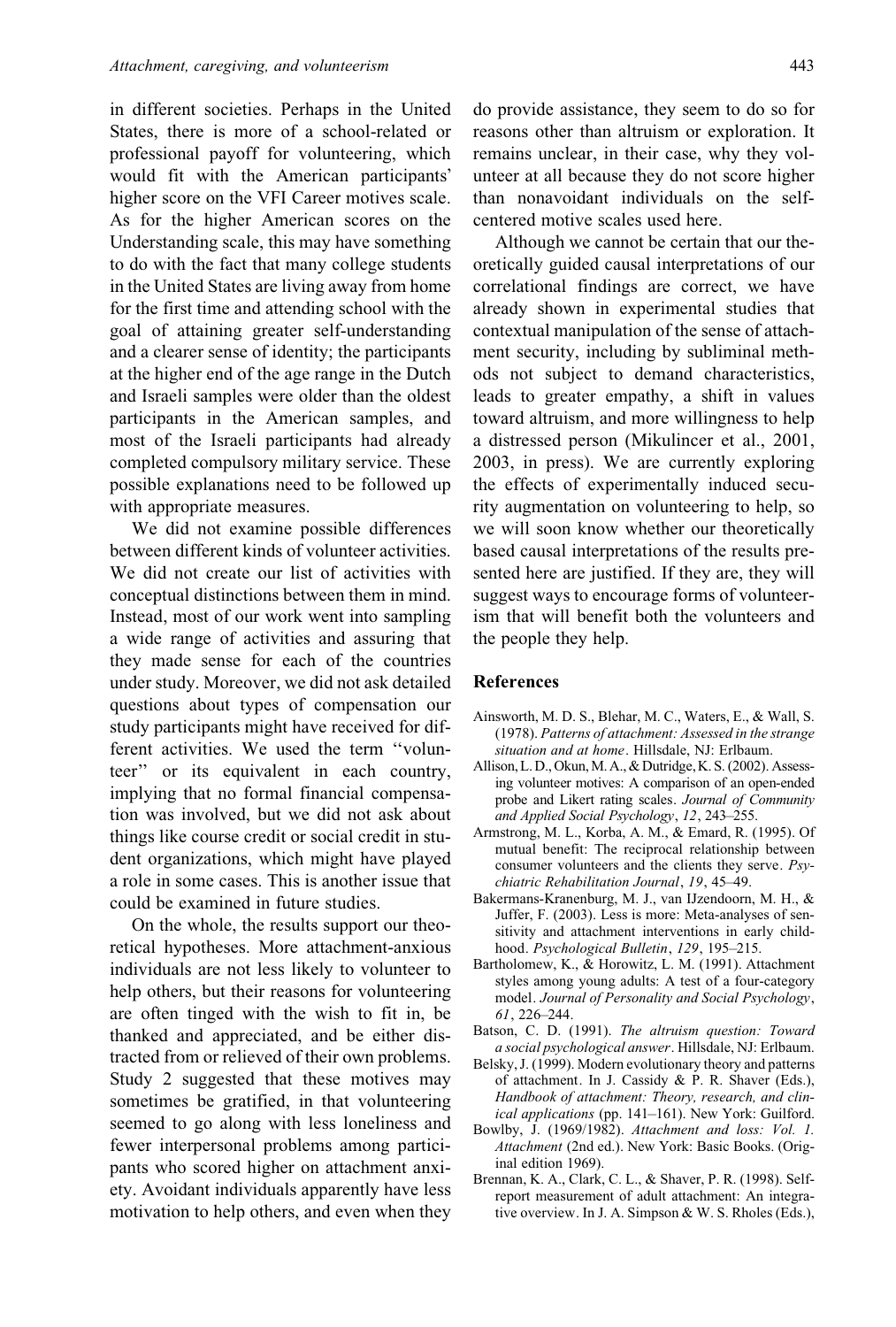Attachment theory and close relationships (pp. 46–76). New York: Guilford.

- Carlson, V. J., & Harwood, R. L. (2003). Attachment, culture, and the caregiving system: The cultural patterning of everyday experiences among Anglo and Puerto Rican mother-infant pairs. Infant Mental Health Journal, 24, 53–73.
- Choi, L. H. (2003). Factors affecting volunteerism among older adults. Journal of Applied Gerontology, 22, 179–196.
- Clary, E. G., & Orenstein, L. (1991). The amount and effectiveness of help: The relationship of motives and abilities to helping behavior. Personality and Social Psychology Bulletin, 17, 58–64.
- Clary, E. G., Snyder, M., Ridge, R. D., Copeland, J., Stukas, A. A., Haugen, J., et al. (1998). Understanding and assessing the motivations of volunteers: A functional approach. Journal of Personality and Social Psychology, 74, 1516–1530.
- Davis, M. H., Hall, J. A., & Meyer, M. (2003). The first year: Influences on the satisfaction, involvement, and persistence of new community volunteers. Personality and Social Psychology Bulletin, 29, 248–260.
- De Waal, F. (1996). Good nature: The origins of right and wrong in humans and other animals. Cambridge, MA: Harvard University Press.
- Feeney, B. C., & Collins, N. L. (2001). Predictors of caregiving in adult intimate relationships: An attachment theoretical perspective. Journal of Personality and Social Psychology, 80, 972–994.
- Feeney, J. A. (1996). Attachment, caregiving, and marital satisfaction. Personal Relationships, 3, 401–416.
- Feeney, J. A., & Hohaus, L. (2001). Attachment and spousal caregiving. Personal Relationships, 8, 21–39.
- Fraley, R. C., & Shaver, P. R. (2000). Adult romantic attachment: Theoretical developments, emerging controversies, and unanswered questions. Review of General Psychology, 4, 132–154.
- George, C., & Solomon, J. (1999). Attachment and caregiving: The caregiving behavioral system. In J. Cassidy & P. R. Shaver (Eds.), Handbook of attachment: Theory, research, and clinical applications (pp. 649–670). New York: Guilford.
- Gillath, O., Shaver, P. R., & Mikulincer, M. (2005). An attachment-theoretical approach to compassion and altruism. In P. Gilbert (Ed.), Compassion: Conceptualizations, research, and use in psychotherapy. (pp. 121–147). London: Brunner-Routledge.
- Hamilton, W. D. (1964). The genetical evolution of social behavior, I and II. Journal of Theoretical Biology, 7, 1–52.
- Hazan, C., & Shaver, P. R. (1987). Romantic love conceptualized as an attachment process. Journal of Personality and Social Psychology, 52, 511–524.
- His Holiness the Dalai Lama. (1999). Ethics for a new millennium. New York: Riverhead Books.
- Hopkins, J. (2001). Cultivating compassion: A Buddhist perspective. New York: Broadway Books.
- Horowitz, L. M., Rosenberg, S. E., Baer, B. A., Ureno, G., & Villasenor, V. A. (1988). Inventory of Interpersonal Problems: Psychometric properties and clinical applications. Journal of Consulting and Clinical Psychology, 56, 885–892.
- Kestenbaum, R., Farber, E. A., & Sroufe, L. A. (1989). Individual differences in empathy among preschoolers: Relation to attachment history. In N. Eisenberg (Ed.), Empathy and related emotional competence. New

Directions for Child Development, No. 44 (pp. 51– 64). San Francisco: Jossey-Bass.

- Kunce, L. J., & Shaver, P. R. (1994). An attachmenttheoretical approach to caregiving in romantic relationships. In K. Bartholomew & D. Perlman (Eds.), Advances in personal relationships (Vol. 5, pp. 205– 237). London: Kingsley.
- McCullough, M. E., & Snyder, C. R. (Eds.). (2000). Special issue: Classical sources of human strength: A psychological analysis. Journal of Social and Clinical Psychology, 19(1), 1–160.
- Mickelson, K. D., Kessler, R. C., & Shaver, P. R. (1997). Adult attachment in a nationally representative sample. Journal of Personality and Social Psychology, 73, 1092–1106.
- Mikulincer, M. (1997). Adult attachment style and information processing: Individual differences in curiosity and cognitive closure. Journal of Personality and Social Psychology, 72, 1217–1230.
- Mikulincer, M., & Florian, V. (2000). Exploring individual differences in reactions to mortality salience: Does attachment style regulate terror management mechanisms? Journal of Personality and Social Psychology, 79, 260–273.
- Mikulincer, M., Gillath, O., Halevy, V., Avihou, N., Avidan, S., & Eshkoli, N. (2001). Attachment theory and reactions to others' needs: Evidence that activation of the sense of attachment security promotes empathic responses. Journal of Personality and Social Psychology, 81, 1205–1224.
- Mikulincer, M., Gillath, O., Sapir-Lavid, Y., Yaakobi, E., Arias, K., Tal-Aloni, L., et al. (2003). Attachment theory and concern for others' welfare: Evidence that activation of the sense of secure base promotes endorsement of self-transcendence values. Basic and Applied Social Psychology, 25, 299–312.
- Mikulincer, M., & Shaver, P. R. (2001). Attachment theory and intergroup bias: Evidence that priming the secure base schema attenuates negative reactions to outgroups. Journal of Personality and Social Psychology, 81, 97–115.
- Mikulincer, M., & Shaver, P. R. (2003). The attachment behavioral system in adulthood: Activation, psychodynamics, and interpersonal processes. In M. P. Zanna (Ed.), Advances in experimental social psychology (Vol. 35, pp. 53–152). San Diego, CA: Academic Press.
- Mikulincer, M., & Shaver, P. R., (2004). Security-based self-representations in adulthood: Contents and processes. In W. S. Rholes & J. A. Simpson (Eds.), Adult attachment: Theory, research, and clinical implications (pp. 159–195). New York: Guilford.
- Mikulincer, M., Shaver, P. R., Gillath, O., & Nitzberg, R. E. (in press). Attachment, caregiving, and altruism: Boosting attachment security increases compassion and helping. Journal of Personality and Social Psychology.
- Morrow-Howell, N., Hinterlong, J., Rozario, P. A., & Tang, F. (2003). Effects of volunteering on the well-being of older adults. Journals of Gerontology: Series B: Psychological Sciences and Social Sciences, 58B, S137–S145.
- Musick, M. A., Herzog, A. R., & House, J. S. (1999). Volunteering and mortality among older adults: Findings from a national sample. Journals of Gerontology: Psychological Sciences and Social Sciences, 54B, 173–180.
- Oman, D., Thoresen, C. E., & McMahon, K. (1999). Volunteerism and mortality among the communitydwelling elderly. Journal of Health Psychology, 4, 301–316.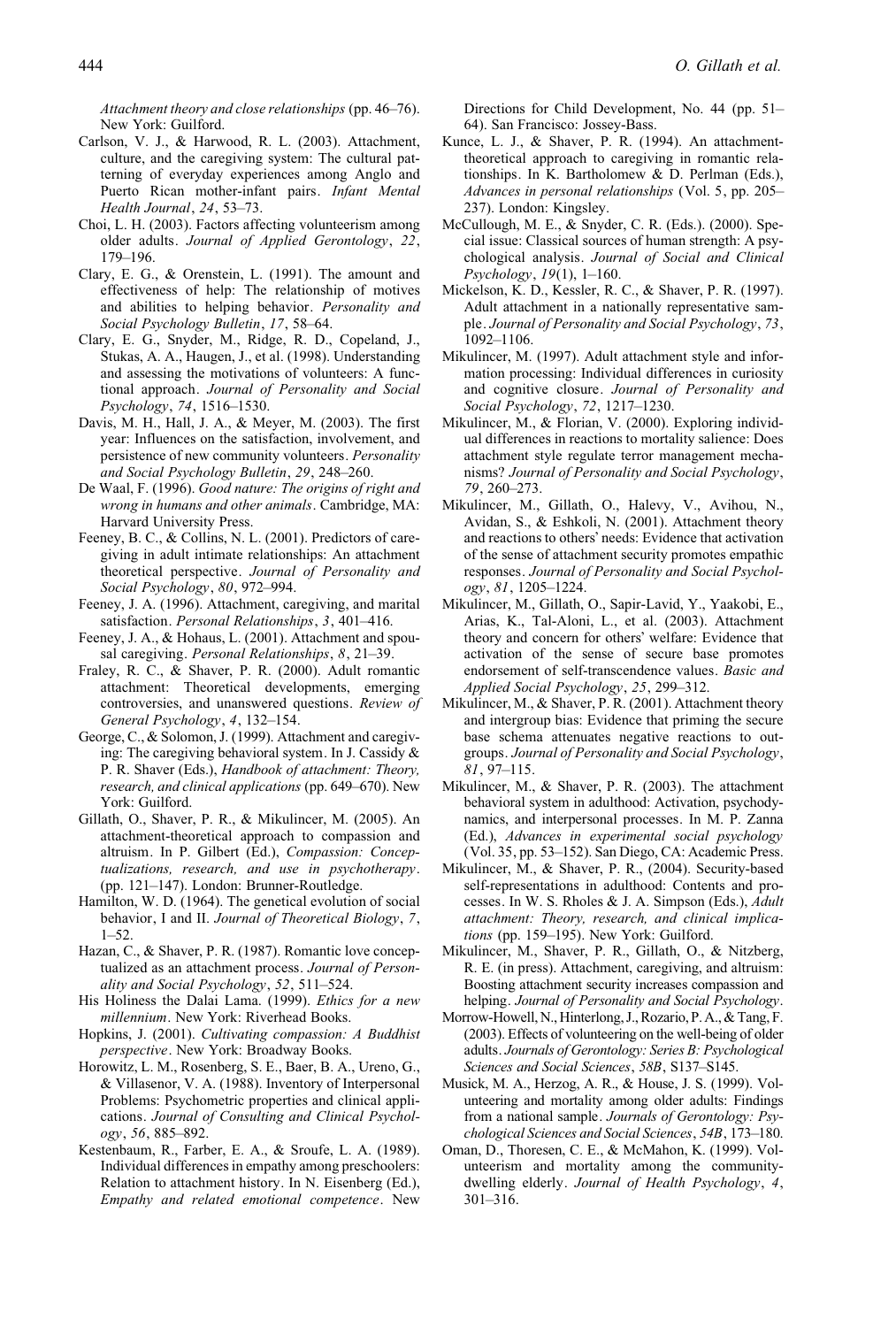- Omoto, A. M., & Snyder, M. (1995). Sustained helping without obligation: Motivation, longevity of service, and perceived attitude change among AIDS volunteers. Journal of Personality and Social Psychology, 68, 671–686.
- Penner, L. A. (2002). Dispositional and organizational influences on sustained volunteerism: An interactionist perspective. Journal of Social Issues, 58, 447–467.
- Penner, L. A., & Finkelstein, M. A. (1998). Dispositional and structural determinants of volunteerism. Journal of Personality and Social Psychology, 74, 525–537.
- Priel, B., Mitrany, D., & Shahar, G. (1998). Closeness, support, and reciprocity: A study of attachment styles in adolescence. Personality and Individual Differences, 25, 1183–1197.
- Rothbaum, F., Weisz, J., Pott, M., Miyake, K., & Morelli, G. (2000). Attachment and culture: Security in the United States and Japan. American Psychologist, 55, 1093–1104.
- Russell, D., Peplau, L. A., & Cutrona, C. E. (1980). The revised UCLA Loneliness Scale: Concurrent and discriminant validity. Journal of Personality and Social Psychology, 39, 472–480.
- Schroeder, D. A., Penner, L. A., Dovidio, J. F., & Piliavin, J. A. (1995). The psychology of helping and altruism: Problems and puzzles. New York: McGraw-Hill.
- Schwartz, S. H. (1992). Universals in the content and structure of values: Theoretical advances and empirical tests in 20 countries. In M. P. Zanna (Ed.),

Advances in experimental social psychology (Vol. 25, pp. 1–65). Orlando, FL: Academic Press.

- Simpson, J. A., Rholes, W. S., & Nelligan, J. S. (1992). Support seeking and support giving within couples in an anxiety-provoking situation: The role of attachment styles. Journal of Personality and Social Psychology, 62, 434–446.
- Snyder, M., & Clary, E. G. (2004). Volunteerism and the generative society. In E. de St. Aubin, D. P. McAdams, & K. Tae-Chang (Eds.), The generative society: Caring for future generations (pp. 221–237). Washington, DC: American Psychological Association.
- Snyder, M., Clary, E. G., & Stukas, A. A. (2000). The functional approach to volunteerism. In G. R. Maio & J. M. Olson (Eds.), Why we evaluate: Functions of attitudes (pp. 365–393). Mahwah, NJ: Erlbaum.
- Soerensen, S., Webster, J. D., & Roggman L. A. (2002). Adult attachment and preparing to provide care for older relatives. Attachment and Human Development, 4, 84–106.
- van der Mark, I. L., van IJzendoorn, M. H., & Bakermans-Kranenburg, M. J. (2002). Development of empathy in girls during the second year of life: Associations with parenting, attachment, and temperament. Social Development, 11, 451–468.
- van IJzendoorn, M. H., & Sagi, A. (1999). Cross-cultural patterns of attachment: Universal and contextual dimensions. In J. Cassidy & P. R. Shaver (Eds.), Handbook of attachment (pp. 713–734). New York: Guilford.

Appendix. The 26-item volunteerism scale and percentage of participants in each sample and country who indicated engaging in each volunteer activity during the past year

|                                                                                                                                             | Study 1 |      |      |      | Study 2                                               |      |  |  |
|---------------------------------------------------------------------------------------------------------------------------------------------|---------|------|------|------|-------------------------------------------------------|------|--|--|
| Item                                                                                                                                        |         |      |      |      | USA The Netherlands Israel USA The Netherlands Israel |      |  |  |
| 1. Community services (e.g., roadside<br>cleanups, beach cleaning, planting trees<br>or flowers)                                            | 48.2    | 17.4 | 43.9 | 53.2 | 15.7                                                  | 40.1 |  |  |
| 2. Volunteer civil service (e.g., firefight-<br>ing, police work, Red Cross)                                                                | 17.9    | 12.6 | 15.5 | 23.5 | 17.8                                                  | 14.0 |  |  |
| 3. Working with the terminally ill (e.g.,<br>hospice, hospital visits)                                                                      | 33.1    | 18.4 | 20.6 | 37.7 | 17.6                                                  | 24.2 |  |  |
| 4. Helping disabled people                                                                                                                  | 45.2    | 36.3 | 44.7 | 46.6 | 40.1                                                  | 41.3 |  |  |
| 5. Volunteering at a general hospital                                                                                                       | 20.2    | 22.9 | 18.4 | 30.2 | 22.4                                                  | 22.2 |  |  |
| 6. Volunteering at a counseling center,<br>counseling "hotline," or psychiatric<br>treatment facility                                       | 10.7    | 14.8 | 16.5 | 12.6 | 15.6                                                  | 16.1 |  |  |
| 7. Helping people who are less fortunate<br>than yourself (e.g., at soup kitchens,<br>battered women's shelters, Salvation<br>Army centers) | 52.5    | 10.8 | 41.1 | 50.9 | 12.7                                                  | 44.2 |  |  |
| 8. Volunteering in religious activities<br>(e.g., religious youth groups, being<br>a "Sunday School" teacher)                               | 41.1    | 27.2 | 32.2 | 38.1 | 21.6                                                  | 35.5 |  |  |

(continued)